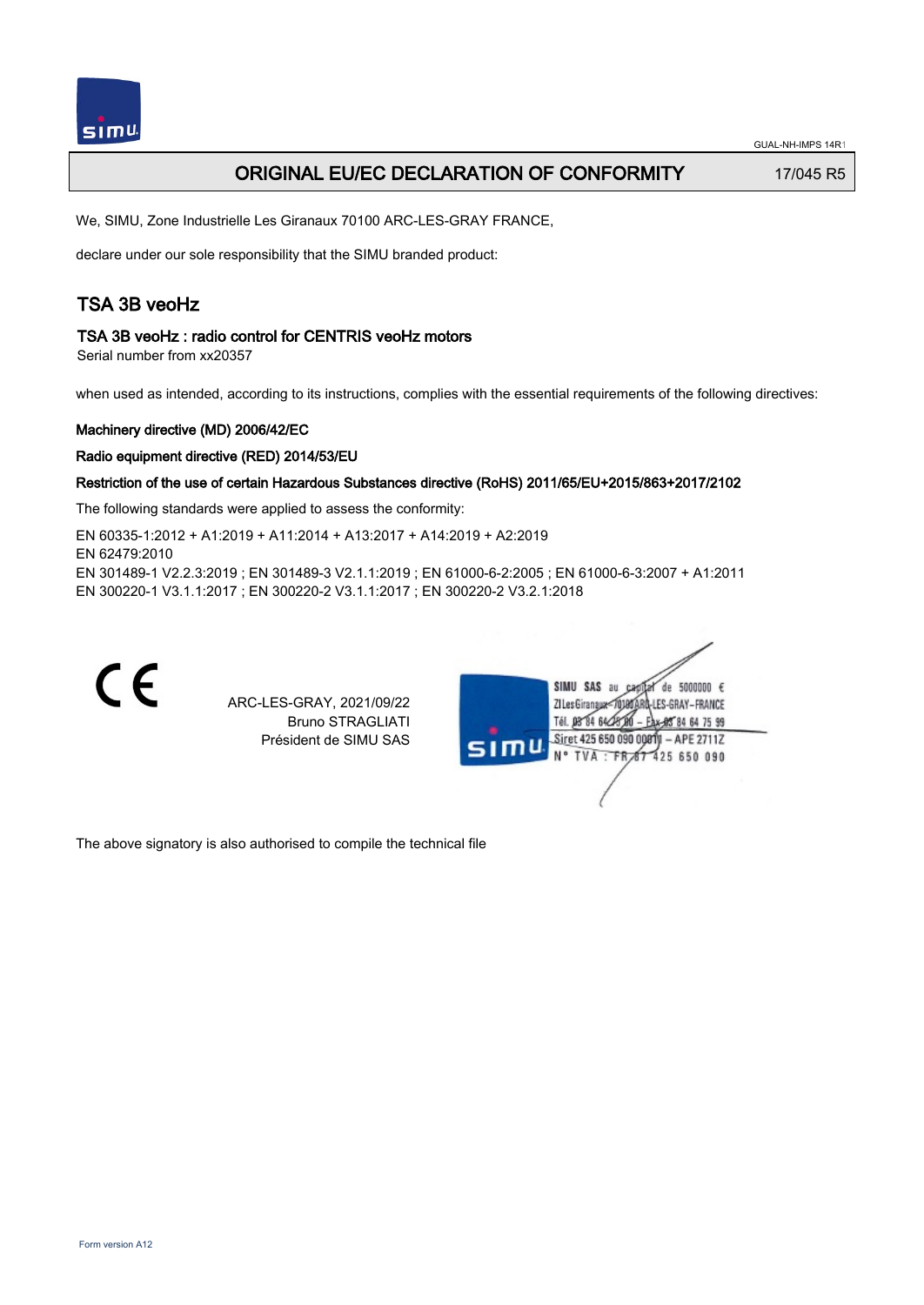

## ORIGINAL EU/EC DECLARATION OF CONFORMITY DECLARATION EU/CE DE CONFORMITE ORIGINALE

17/045 R5

We, SIMU, Zone Industrielle Les Giranaux 70100 ARC-LES-GRAY FRANCE, Nous,

declare under our sole responsibility that the SIMU branded product: declarons sous notre seule responsabilité que le produit de marque SIMU

# TSA 3B veoHz

## TSA 3B veoHz : radio control for CENTRIS veoHz motors

Serial number from xx20357 Numéro de série à partir de

when used as intended, according to its instructions, complies with the essential requirements of the following directives: utilisé, selon l'usage prévu, comme décrit dans son manuel d'utilisation, est conforme aux exigences essentielles des directives suivantes

#### Machinery directive (MD) 2006/42/EC

Directive Machine 2006/42/EC

## Radio equipment directive (RED) 2014/53/EU

Directive sur les équipements radio 2014/53/EU

## Restriction of the use of certain Hazardous Substances directive (RoHS) 2011/65/EU+2015/863+2017/2102

Directive RoHS 2011/65/EU+2015/863+2017/2102

The following standards were applied to assess the conformity: Les normes de référence suivantes ont été appliquées pour évaluer la conformité

EN 60335‑1:2012 + A1:2019 + A11:2014 + A13:2017 + A14:2019 + A2:2019 EN 62479:2010 EN 301489‑1 V2.2.3:2019 ; EN 301489‑3 V2.1.1:2019 ; EN 61000‑6‑2:2005 ; EN 61000‑6‑3:2007 + A1:2011 EN 300220‑1 V3.1.1:2017 ; EN 300220‑2 V3.1.1:2017 ; EN 300220‑2 V3.2.1:2018

> ARC-LES-GRAY, 2021/09/22 Bruno STRAGLIATI Président de SIMU SAS



The above signatory is also authorised to compile the technical file La personne signataire ci-dessus est aussi celle autorisée à constituer le dossier technique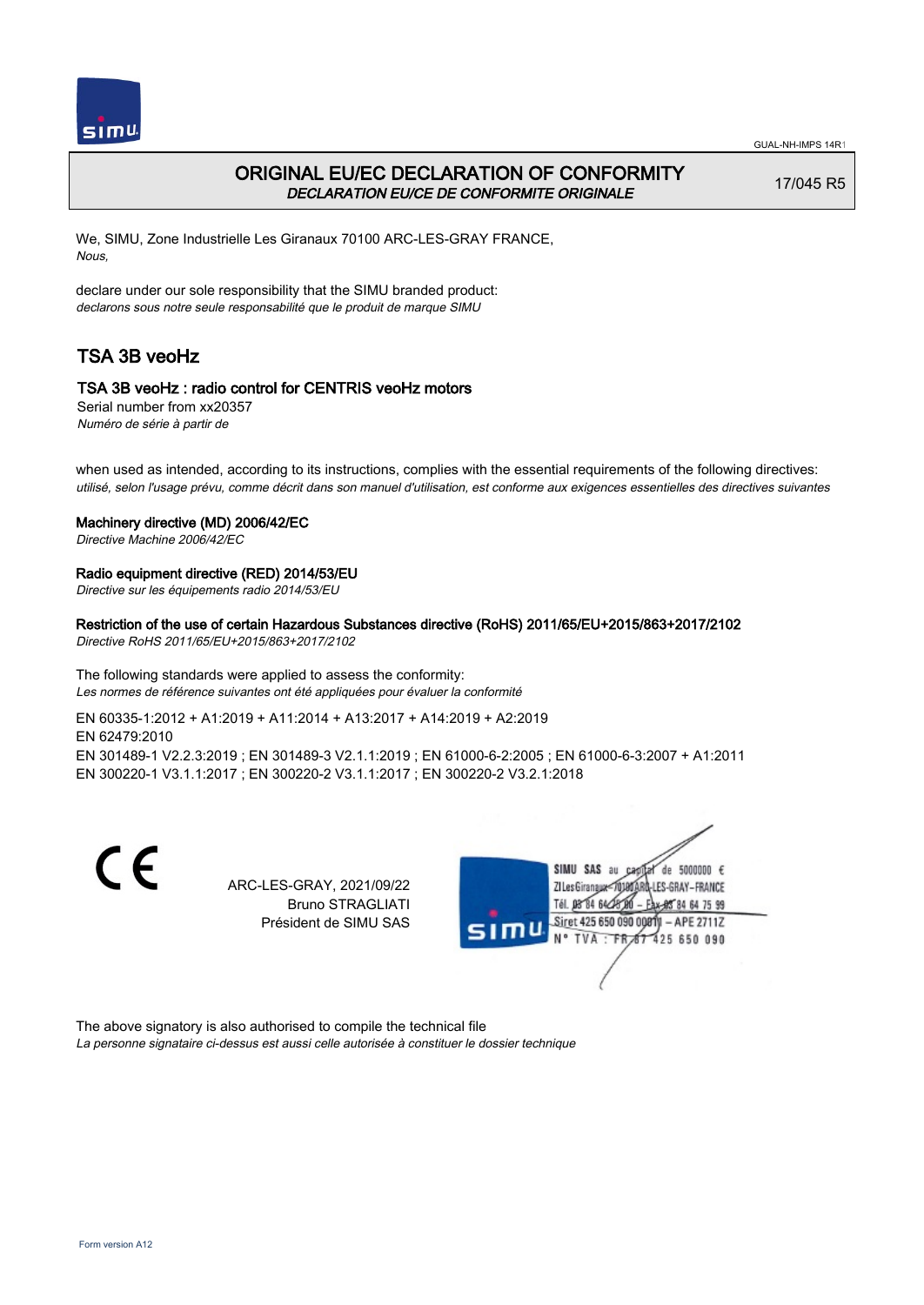

# ORIGINAL EU/EC DECLARATION OF CONFORMITY ORIGINAL EU/EG-KONFORMITÄTSERKLÄRUNG

17/045 R5

We, SIMU, Zone Industrielle Les Giranaux 70100 ARC-LES-GRAY FRANCE, Wir,

declare under our sole responsibility that the SIMU branded product: erklären unter unserer alleinigen Verantwortung, dass das mit der Marke SIMU versehene Produkt

# TSA 3B veoHz

## TSA 3B veoHz : radio control for CENTRIS veoHz motors

Serial number from xx20357 Seriennummer ab

when used as intended, according to its instructions, complies with the essential requirements of the following directives: den einschlägigen Bestimmungen der folgenden Richtlinien entspricht, wenn es nach den Anweisungen des Herstellers bestimmungsgemäß verwendet wird

## Machinery directive (MD) 2006/42/EC

Maschinenrichtlinie 2006/42/EC

## Radio equipment directive (RED) 2014/53/EU

Funkanlagen-Richtlinie 2014/53/EU

# Restriction of the use of certain Hazardous Substances directive (RoHS) 2011/65/EU+2015/863+2017/2102

RoHS-Richtlinie 2011/65/EU+2015/863+2017/2102

#### The following standards were applied to assess the conformity: Die Konformität wird durch die Einhaltung folgender Normen nachgewiesen

EN 60335‑1:2012 + A1:2019 + A11:2014 + A13:2017 + A14:2019 + A2:2019 EN 62479:2010 EN 301489‑1 V2.2.3:2019 ; EN 301489‑3 V2.1.1:2019 ; EN 61000‑6‑2:2005 ; EN 61000‑6‑3:2007 + A1:2011 EN 300220‑1 V3.1.1:2017 ; EN 300220‑2 V3.1.1:2017 ; EN 300220‑2 V3.2.1:2018

CE

ARC-LES-GRAY, 2021/09/22 Bruno STRAGLIATI Président de SIMU SAS



The above signatory is also authorised to compile the technical file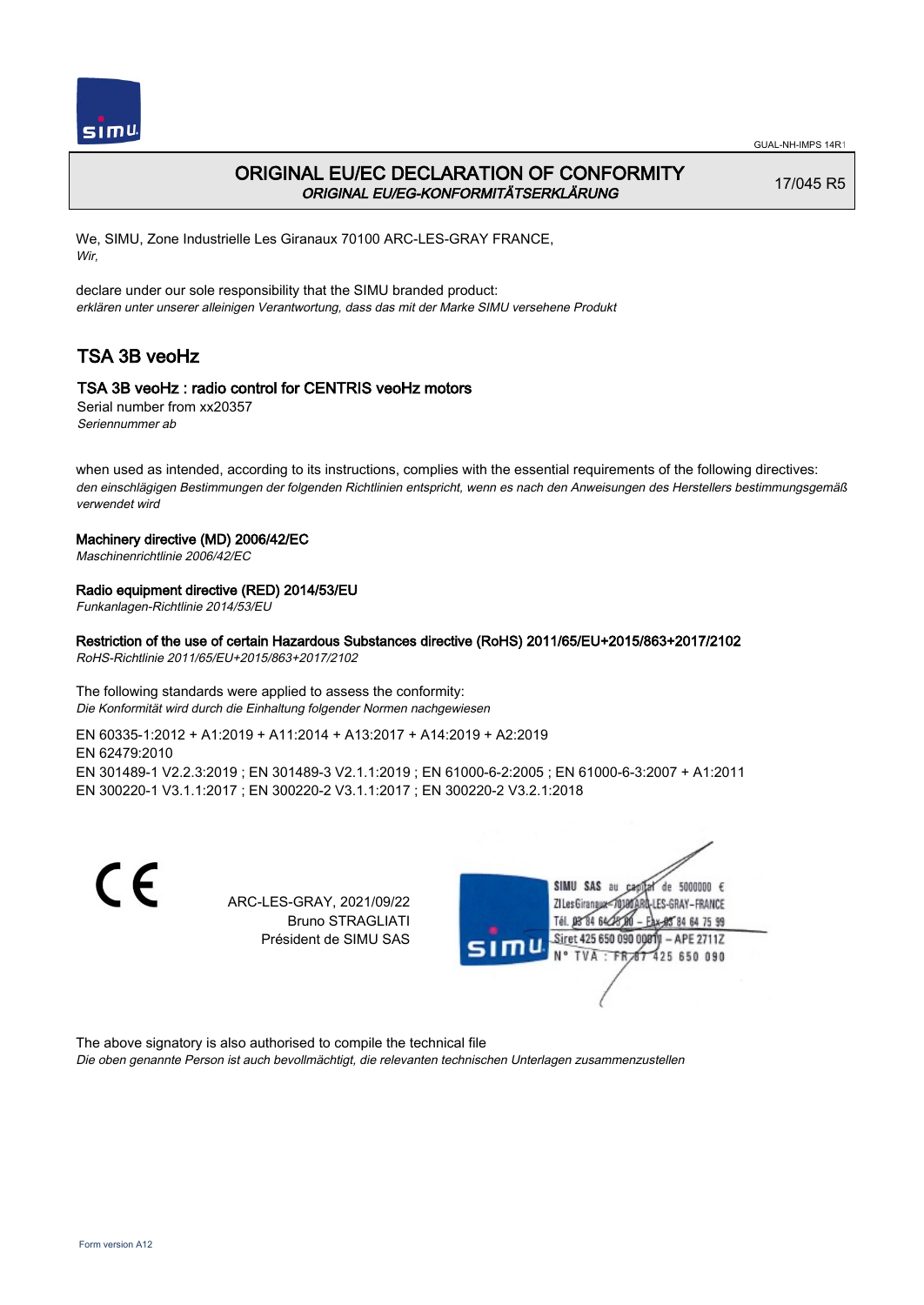



## ORIGINAL EU/EC DECLARATION OF CONFORMITY DECLARACIÓN UE/CE DE CONFORMIDAD ORIGINAL

17/045 R5

We, SIMU, Zone Industrielle Les Giranaux 70100 ARC-LES-GRAY FRANCE, Nosotros,

declare under our sole responsibility that the SIMU branded product: declaramos bajo nuestra única responsabilidad, que los productos de la marca SIMU

# TSA 3B veoHz

## TSA 3B veoHz : radio control for CENTRIS veoHz motors

Serial number from xx20357 número de serie a partir de

when used as intended, according to its instructions, complies with the essential requirements of the following directives: cuando se utilizan según el uso previsto, de conformidad con sus instrucciones, cumplen con los requisitos esenciales de las siguientes directivas

## Machinery directive (MD) 2006/42/EC

Directiva "Máquinas" 2006/42/EC

## Radio equipment directive (RED) 2014/53/EU

Directiva equipos radioeléctricos 2014/53/EU

Restriction of the use of certain Hazardous Substances directive (RoHS) 2011/65/EU+2015/863+2017/2102

Directiva RoHS 2011/65/EU+2015/863+2017/2102

The following standards were applied to assess the conformity: Las siguientes normas de referencia han sido aplicadas para evaluar la conformidad

EN 60335‑1:2012 + A1:2019 + A11:2014 + A13:2017 + A14:2019 + A2:2019 EN 62479:2010 EN 301489‑1 V2.2.3:2019 ; EN 301489‑3 V2.1.1:2019 ; EN 61000‑6‑2:2005 ; EN 61000‑6‑3:2007 + A1:2011 EN 300220‑1 V3.1.1:2017 ; EN 300220‑2 V3.1.1:2017 ; EN 300220‑2 V3.2.1:2018

CE

ARC-LES-GRAY, 2021/09/22 Bruno STRAGLIATI Président de SIMU SAS



The above signatory is also authorised to compile the technical file el firmante, anteriormente mencionado tambien esta facultado para elaborar el expediente tecnico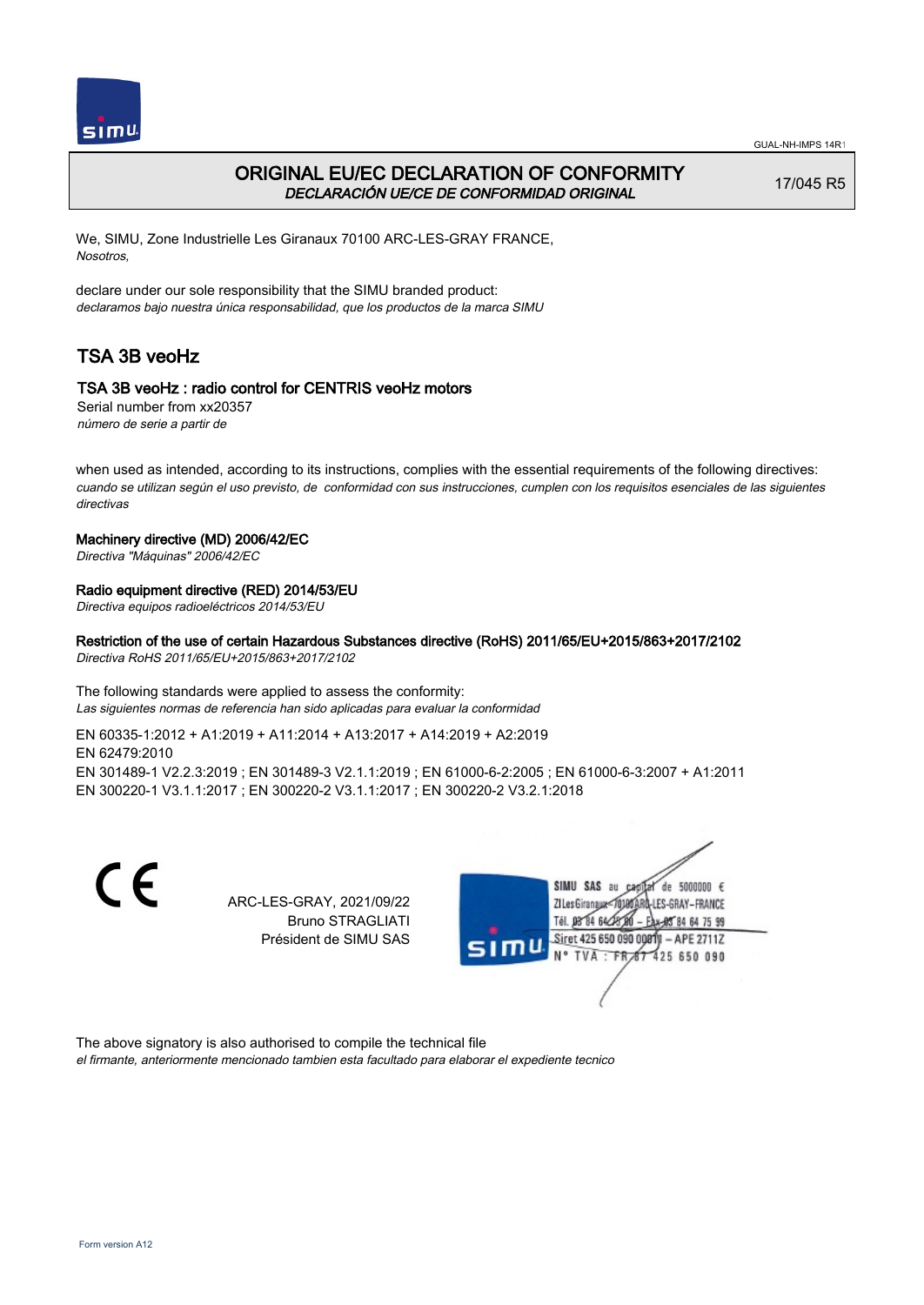

## ORIGINAL EU/EC DECLARATION OF CONFORMITY DICHIARAZIONE DI CONFORMITÀ UE/CE ORIGINALE

17/045 R5

We, SIMU, Zone Industrielle Les Giranaux 70100 ARC-LES-GRAY FRANCE, Noi,

declare under our sole responsibility that the SIMU branded product: dichiariamo sotto la nostra esclusiva responsabilità che l'appareccho di marca SIMU

# TSA 3B veoHz

## TSA 3B veoHz : radio control for CENTRIS veoHz motors

Serial number from xx20357 Numero di serie a partire da

when used as intended, according to its instructions, complies with the essential requirements of the following directives: se utilizzato secondo l'uso previsto, come descritto nel suo manuale d'istruzioni, è conforme ai requisiti essenziali delle seguenti Direttive

#### Machinery directive (MD) 2006/42/EC

Direttiva Macchine 2006/42/EC

## Radio equipment directive (RED) 2014/53/EU

Direttiva apparecchiature radio 2014/53/EU

## Restriction of the use of certain Hazardous Substances directive (RoHS) 2011/65/EU+2015/863+2017/2102

Direttiva RoHS 2011/65/EU+2015/863+2017/2102

The following standards were applied to assess the conformity: I seguenti standard di riferimento sono stati applicati per ottenere la conformità

EN 60335‑1:2012 + A1:2019 + A11:2014 + A13:2017 + A14:2019 + A2:2019 EN 62479:2010 EN 301489‑1 V2.2.3:2019 ; EN 301489‑3 V2.1.1:2019 ; EN 61000‑6‑2:2005 ; EN 61000‑6‑3:2007 + A1:2011 EN 300220‑1 V3.1.1:2017 ; EN 300220‑2 V3.1.1:2017 ; EN 300220‑2 V3.2.1:2018

> ARC-LES-GRAY, 2021/09/22 Bruno STRAGLIATI Président de SIMU SAS



The above signatory is also authorised to compile the technical file Il firmatario è inoltre autorizzato a costituire il fascicolo tecnico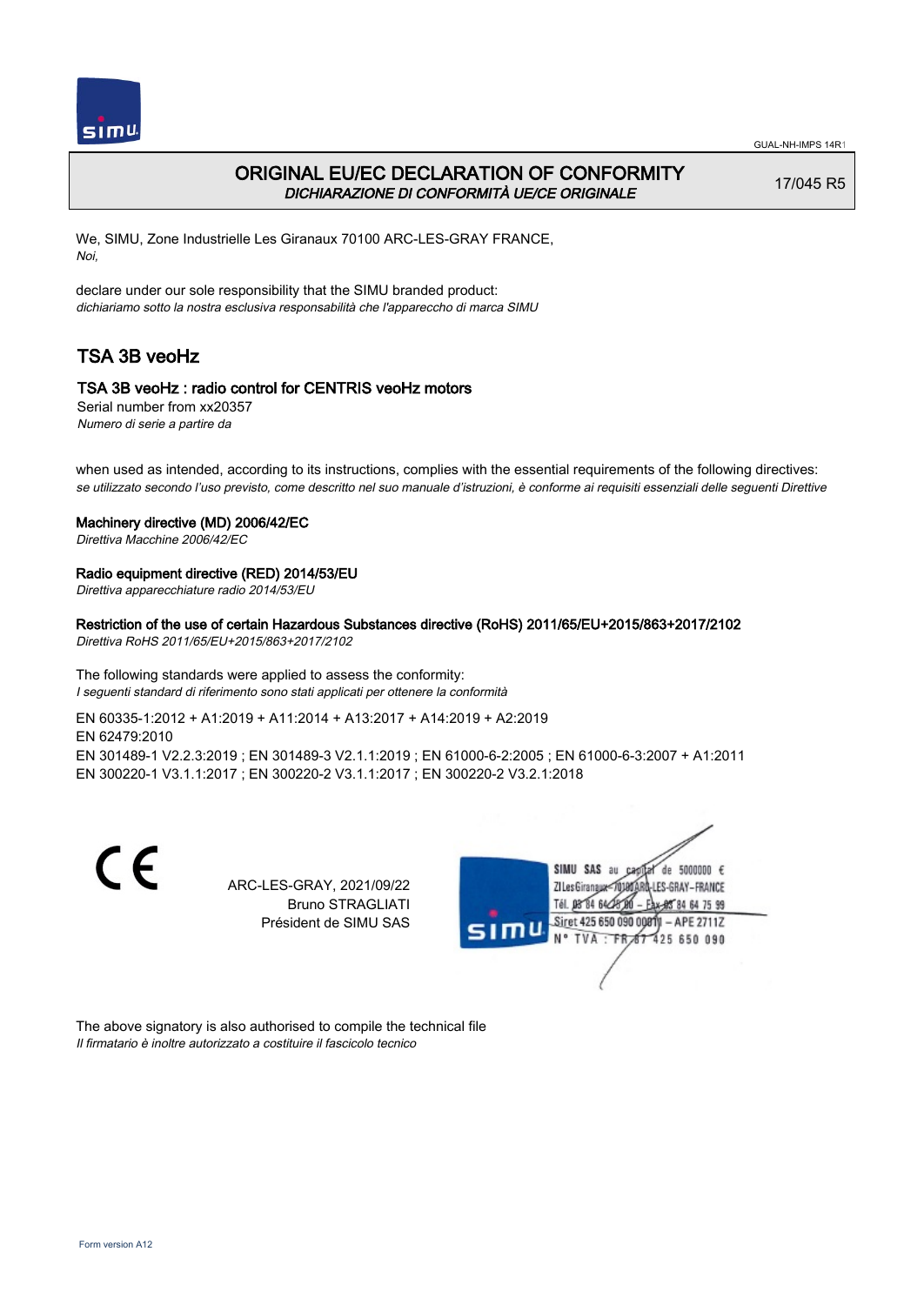

## ORIGINAL EU/EC DECLARATION OF CONFORMITY ОРИГИНАЛНА EU/EC ДЕКЛАРАЦИЯ ЗА СЪОТВЕТСТВИЕ

17/045 R5

We, SIMU, Zone Industrielle Les Giranaux 70100 ARC-LES-GRAY FRANCE, Ние,

declare under our sole responsibility that the SIMU branded product: декларираме на своя лична отговорност, че продукт с търговска марка SIMU

# TSA 3B veoHz

## TSA 3B veoHz : radio control for CENTRIS veoHz motors

Serial number from xx20357 сериен номер от

when used as intended, according to its instructions, complies with the essential requirements of the following directives: когато се използва съобразно предназначението си и в съответствие с инструкциите е в съответствие с основните изисквания на следните директиви

## Machinery directive (MD) 2006/42/EC

Машинна директива 2006/42/EC

## Radio equipment directive (RED) 2014/53/EU

Директива за радио оборудване 2014/53/EU

#### Restriction of the use of certain Hazardous Substances directive (RoHS) 2011/65/EU+2015/863+2017/2102

RoHS Директива относно ограничението на употребата на определени опасни вещества в електрическото и електронното оборудване 2011/65/EU+2015/863+2017/2102

The following standards were applied to assess the conformity: Следните референтни стандарти са приложени за оценяване на съответствието

EN 60335‑1:2012 + A1:2019 + A11:2014 + A13:2017 + A14:2019 + A2:2019 EN 62479:2010 EN 301489‑1 V2.2.3:2019 ; EN 301489‑3 V2.1.1:2019 ; EN 61000‑6‑2:2005 ; EN 61000‑6‑3:2007 + A1:2011 EN 300220‑1 V3.1.1:2017 ; EN 300220‑2 V3.1.1:2017 ; EN 300220‑2 V3.2.1:2018

> ARC-LES-GRAY, 2021/09/22 Bruno STRAGLIATI Président de SIMU SAS



The above signatory is also authorised to compile the technical file Гоеподписващия също е упълномощен да съставя техническо досие

C E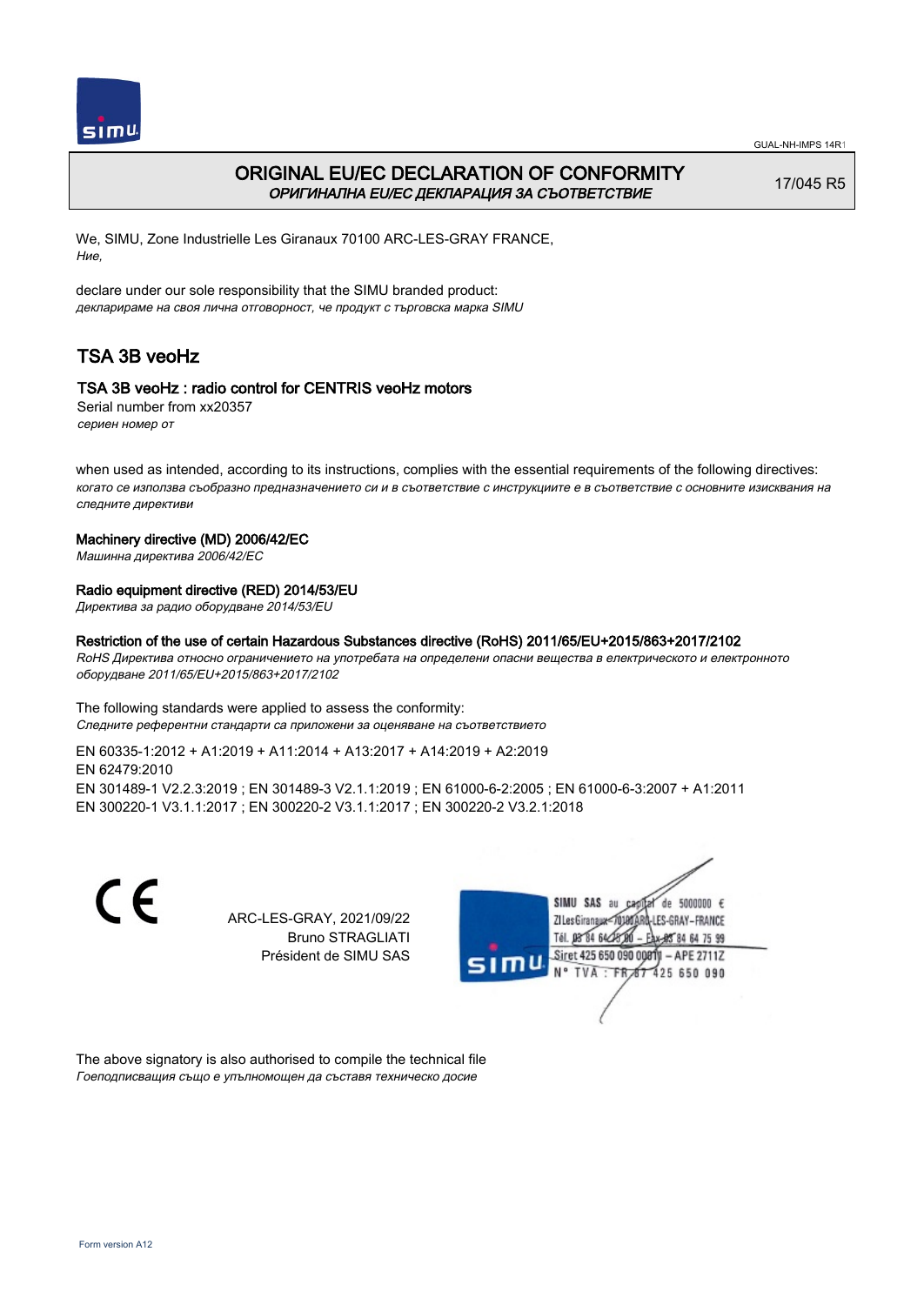

## ORIGINAL EU/EC DECLARATION OF CONFORMITY ORIGINÁLNÍ EU/ES PROHLÁŠENÍ O SHODĚ

17/045 R5

We, SIMU, Zone Industrielle Les Giranaux 70100 ARC-LES-GRAY FRANCE, My,

declare under our sole responsibility that the SIMU branded product: prohlašujeme na svou výlučnou odpovědnost, že výrobek značky SIMU

# TSA 3B veoHz

## TSA 3B veoHz : radio control for CENTRIS veoHz motors

Serial number from xx20357 Sériové číslo od

when used as intended, according to its instructions, complies with the essential requirements of the following directives: pokud je používán v souladu s účelem použití a s návodem, splňuje základní požadavky těchto směrnic

#### Machinery directive (MD) 2006/42/EC

Směrnice o strojních zařízeních 2006/42/EC

#### Radio equipment directive (RED) 2014/53/EU

Směrnice o dodávání rádiových zařízení na trh 2014/53/EU

## Restriction of the use of certain Hazardous Substances directive (RoHS) 2011/65/EU+2015/863+2017/2102

Směrnice o omezení používání některých nebezpečných látek v elektrických a elektronických zařízeních 2011/65/EU+2015/863+2017/2102

The following standards were applied to assess the conformity: Pro posouzení shody byly použity následující normy

EN 60335‑1:2012 + A1:2019 + A11:2014 + A13:2017 + A14:2019 + A2:2019 EN 62479:2010 EN 301489‑1 V2.2.3:2019 ; EN 301489‑3 V2.1.1:2019 ; EN 61000‑6‑2:2005 ; EN 61000‑6‑3:2007 + A1:2011 EN 300220‑1 V3.1.1:2017 ; EN 300220‑2 V3.1.1:2017 ; EN 300220‑2 V3.2.1:2018

> ARC-LES-GRAY, 2021/09/22 Bruno STRAGLIATI Président de SIMU SAS



The above signatory is also authorised to compile the technical file Výše uvedená osoba je také osoba pověřená sestavením technické dokumentace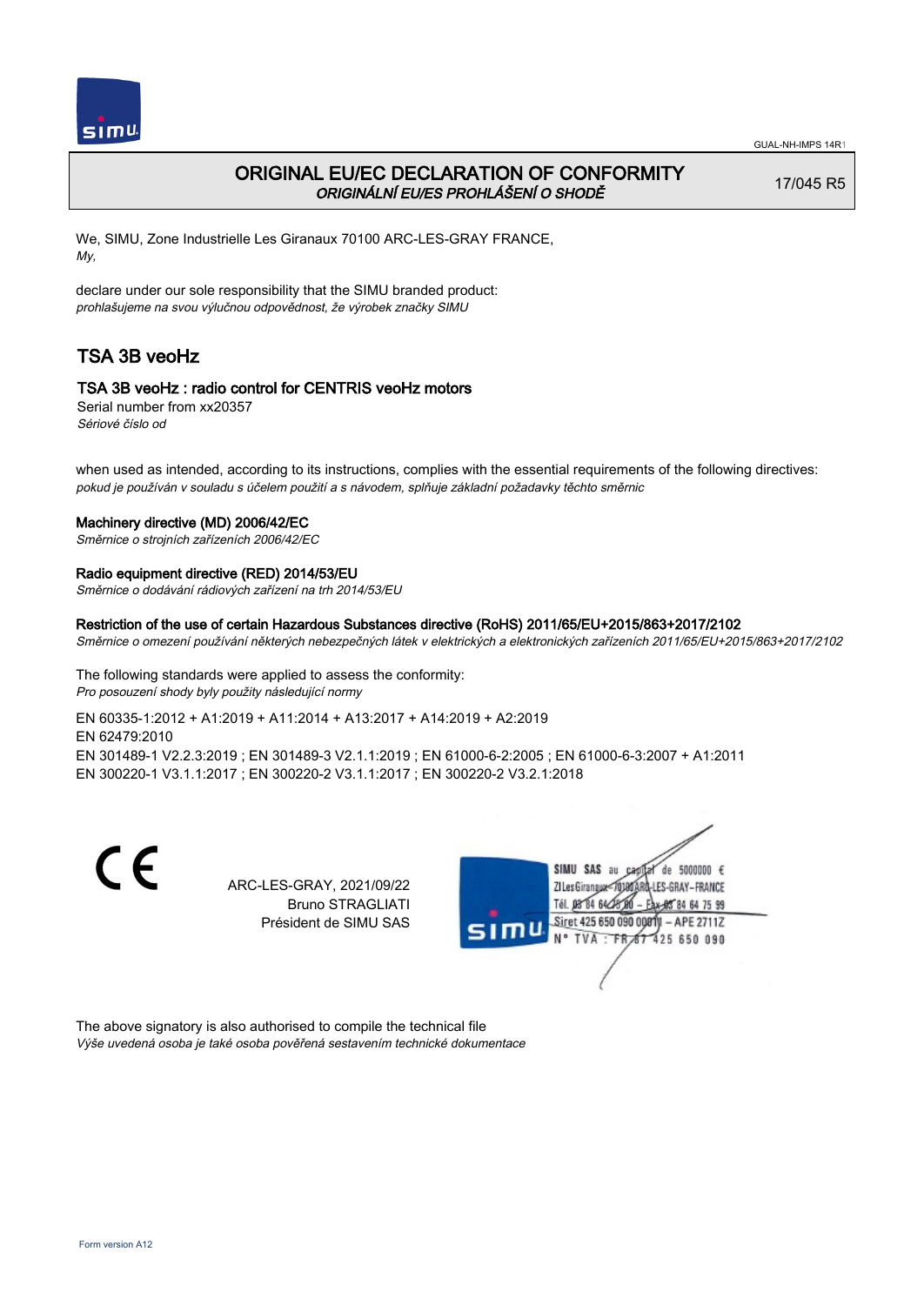

## ORIGINAL EU/EC DECLARATION OF CONFORMITY ORIGINAL EU/EF-OVERENSSTEMMELSESERKLÆRING

17/045 R5

We, SIMU, Zone Industrielle Les Giranaux 70100 ARC-LES-GRAY FRANCE, Vi,

declare under our sole responsibility that the SIMU branded product: erklærer som eneansvarlige, at SIMU mærkede produkter

# TSA 3B veoHz

## TSA 3B veoHz : radio control for CENTRIS veoHz motors

Serial number from xx20357 serienummer fra

when used as intended, according to its instructions, complies with the essential requirements of the following directives: når det anvendes efter hensigten, efter dennes instrukser, overholder kravene i følgende direktiver

## Machinery directive (MD) 2006/42/EC

Maskindirektivet 2006/42/EC

## Radio equipment directive (RED) 2014/53/EU

Radioudstyrsdirektivet 2014/53/EU

## Restriction of the use of certain Hazardous Substances directive (RoHS) 2011/65/EU+2015/863+2017/2102

RoHS direktiv 2011/65/EU+2015/863+2017/2102

The following standards were applied to assess the conformity: Referencestandarderne der følger blev anvendt til at vurdere overholdelsen

EN 60335‑1:2012 + A1:2019 + A11:2014 + A13:2017 + A14:2019 + A2:2019 EN 62479:2010 EN 301489‑1 V2.2.3:2019 ; EN 301489‑3 V2.1.1:2019 ; EN 61000‑6‑2:2005 ; EN 61000‑6‑3:2007 + A1:2011 EN 300220‑1 V3.1.1:2017 ; EN 300220‑2 V3.1.1:2017 ; EN 300220‑2 V3.2.1:2018

> ARC-LES-GRAY, 2021/09/22 Bruno STRAGLIATI Président de SIMU SAS



The above signatory is also authorised to compile the technical file Personen nævnt ovenfor er også godkendt til at udarbejde det tekniske dossier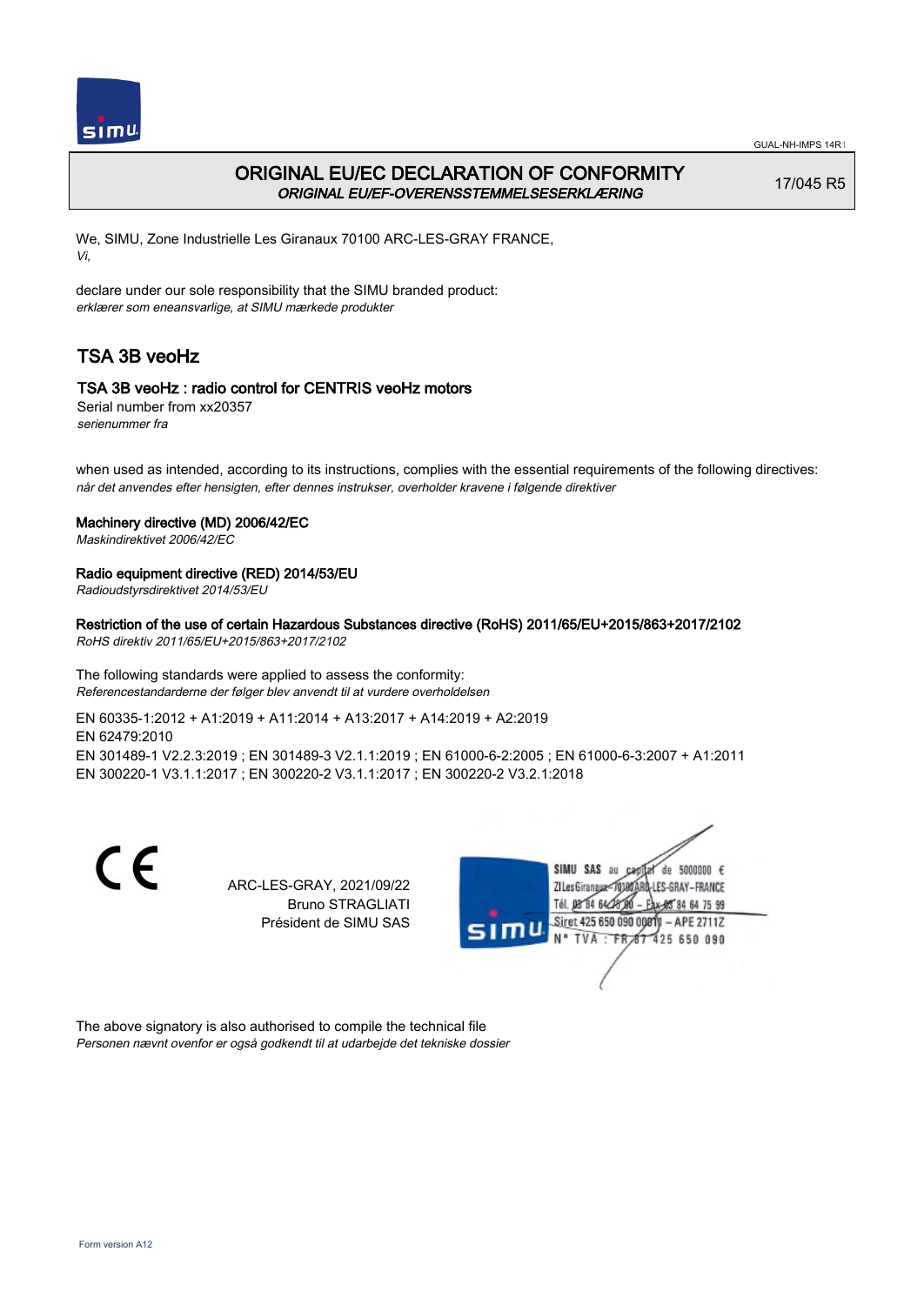

## ORIGINAL EU/EC DECLARATION OF CONFORMITY EL/EK VASTAVUSDEKLARATSIOON

17/045 R5

We, SIMU, Zone Industrielle Les Giranaux 70100 ARC-LES-GRAY FRANCE, Meie,

declare under our sole responsibility that the SIMU branded product: kinnitame kogu vastutusega, et SIMU kaubamärgiga tooted

# TSA 3B veoHz

## TSA 3B veoHz : radio control for CENTRIS veoHz motors

Serial number from xx20357 Seerianumber alates

when used as intended, according to its instructions, complies with the essential requirements of the following directives: kui kasutatakse eesmärgipäraselt ja juhiste kohaselt, vastavad käesoleva direktiivi põhinõuetele

#### Machinery directive (MD) 2006/42/EC

Masinate direktiiv 2006/42/EC

#### Radio equipment directive (RED) 2014/53/EU

Direktiiv raadioseadmete turul kättesaadavuse kohta 2014/53/EU

## Restriction of the use of certain Hazardous Substances directive (RoHS) 2011/65/EU+2015/863+2017/2102

RoHs direktiiv ohtlike ainete kasutamise piirangute kohta elektri- ja elektroonikaseadmetes 2011/65/EU+2015/863+2017/2102

The following standards were applied to assess the conformity: Vastavusdeklaratsiooni hindamiseks kasutatakse järgmisi standardeid

EN 60335‑1:2012 + A1:2019 + A11:2014 + A13:2017 + A14:2019 + A2:2019 EN 62479:2010 EN 301489‑1 V2.2.3:2019 ; EN 301489‑3 V2.1.1:2019 ; EN 61000‑6‑2:2005 ; EN 61000‑6‑3:2007 + A1:2011 EN 300220‑1 V3.1.1:2017 ; EN 300220‑2 V3.1.1:2017 ; EN 300220‑2 V3.2.1:2018

> ARC-LES-GRAY, 2021/09/22 Bruno STRAGLIATI Président de SIMU SAS



The above signatory is also authorised to compile the technical file Eelpool nimetatud isik on volitatud koostama tehnilist dokumentatsiooni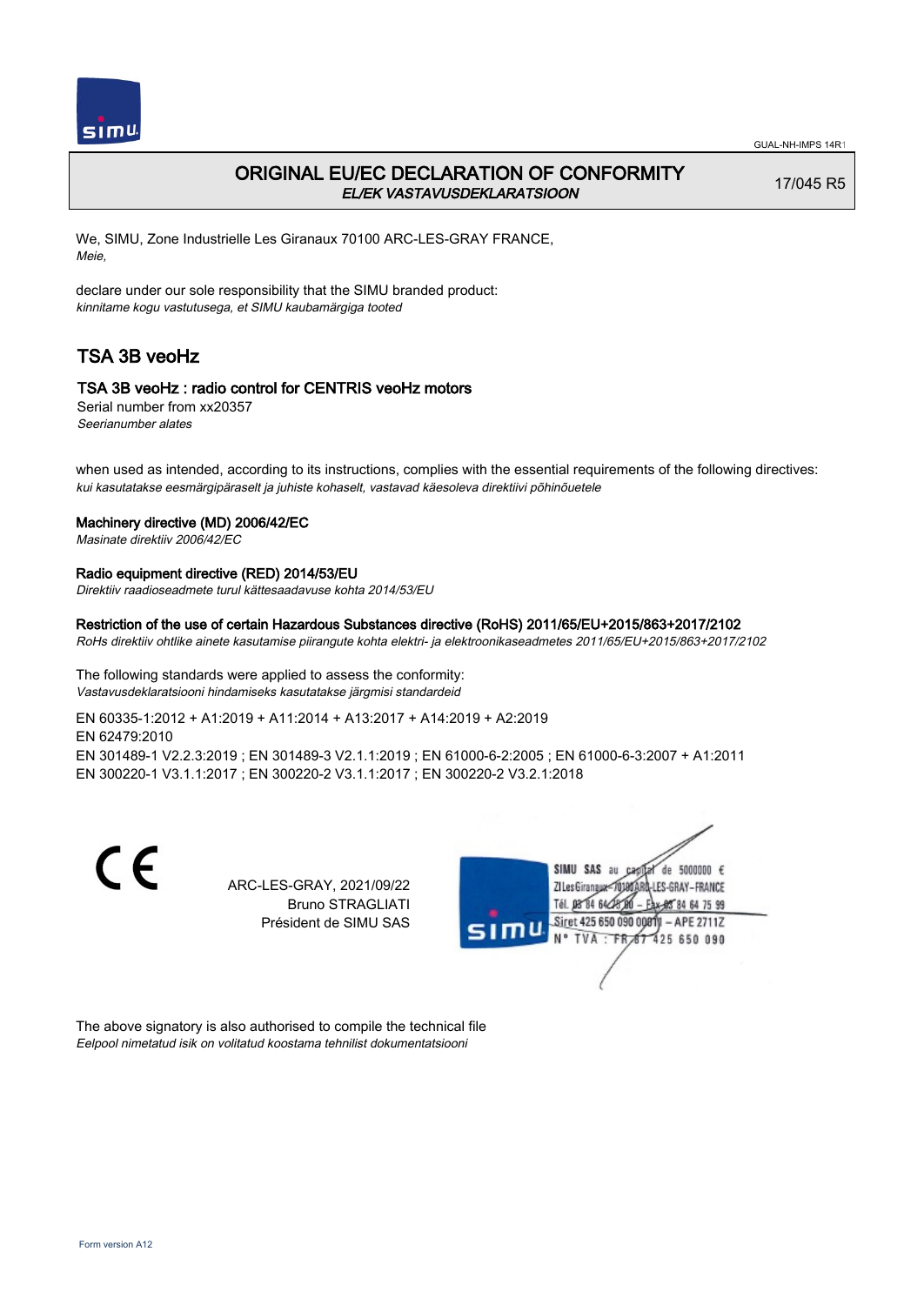

# ORIGINAL EU/EC DECLARATION OF CONFORMITY ALKUPERÄISET EU/EY-VAATIMUSTENMUKAISUUSVAKUUTUS

17/045 R5

We, SIMU, Zone Industrielle Les Giranaux 70100 ARC-LES-GRAY FRANCE, Me,

declare under our sole responsibility that the SIMU branded product: vakuutamme omalla vastuullamme, että SIMU merkkituote

# TSA 3B veoHz

## TSA 3B veoHz : radio control for CENTRIS veoHz motors

Serial number from xx20357 sarjanumerot

when used as intended, according to its instructions, complies with the essential requirements of the following directives: kun käytettynä oikein ja sen ohjeiden mukaan, noudattaa seuraavien direktiivien olennaisia vaatimuksia

## Machinery directive (MD) 2006/42/EC

Konedirektiivin 2006/42/EC

## Radio equipment directive (RED) 2014/53/EU

Radiolaitteiden direktiivin 2014/53/EU

## Restriction of the use of certain Hazardous Substances directive (RoHS) 2011/65/EU+2015/863+2017/2102

RoHS direktiivin 2011/65/EU+2015/863+2017/2102

The following standards were applied to assess the conformity: Seuraavia viitestandardeja sovellettiin vaatimustenmukaisuusvakuutusta arvioitaessa

EN 60335‑1:2012 + A1:2019 + A11:2014 + A13:2017 + A14:2019 + A2:2019 EN 62479:2010 EN 301489‑1 V2.2.3:2019 ; EN 301489‑3 V2.1.1:2019 ; EN 61000‑6‑2:2005 ; EN 61000‑6‑3:2007 + A1:2011 EN 300220‑1 V3.1.1:2017 ; EN 300220‑2 V3.1.1:2017 ; EN 300220‑2 V3.2.1:2018

> ARC-LES-GRAY, 2021/09/22 Bruno STRAGLIATI Président de SIMU SAS



The above signatory is also authorised to compile the technical file Yllä allekirjoittaja on myös valtuutettu kokoamaan teknisten tiedostojen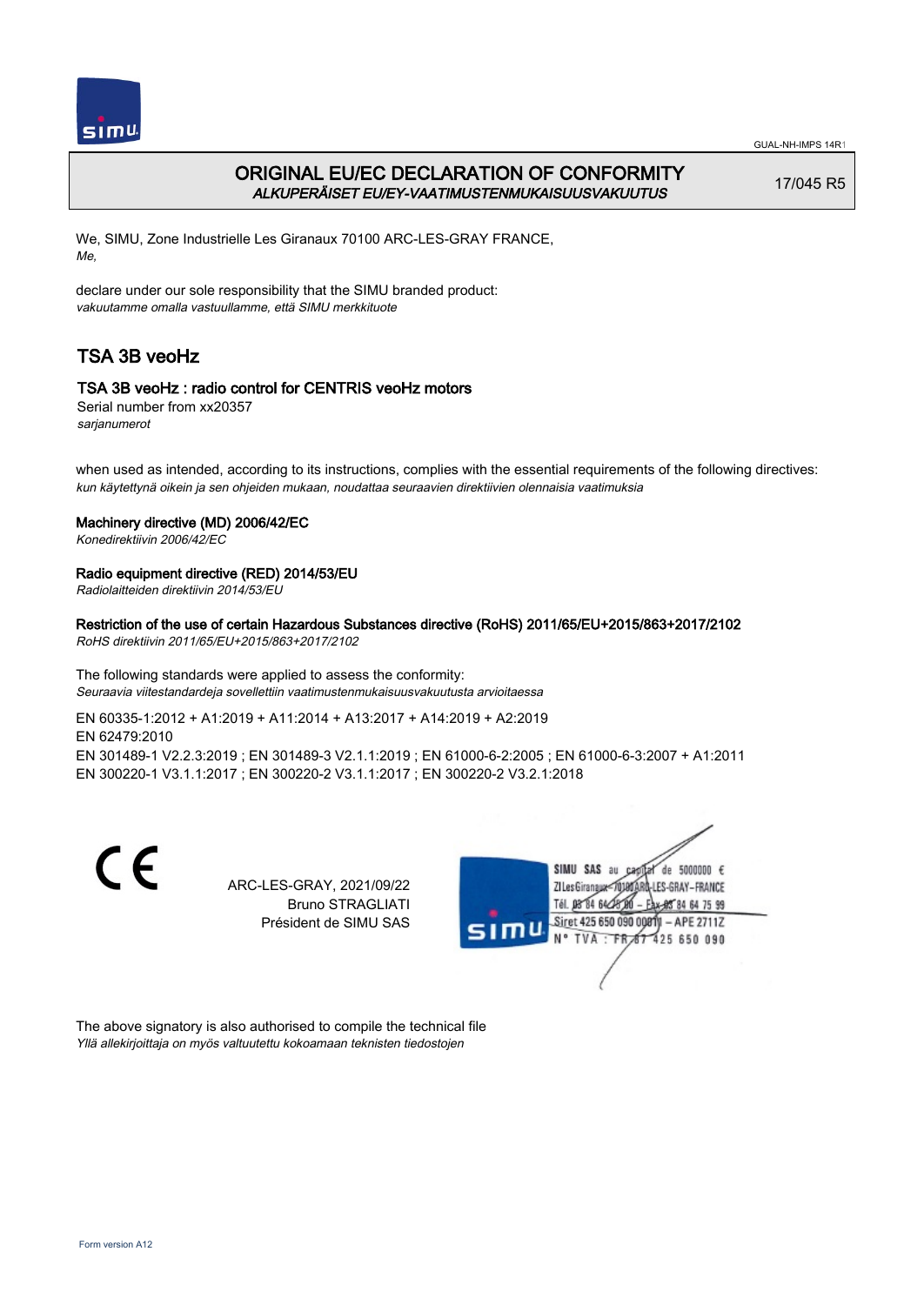

## ORIGINAL EU/EC DECLARATION OF CONFORMITY ΠΡΩΤΟΤΥΠΟ ΔΗΛΩΣΗ ΣΥΜΜΟΡΦΩΣΗΣ ΕΕ/EK

17/045 R5

We, SIMU, Zone Industrielle Les Giranaux 70100 ARC-LES-GRAY FRANCE, εμείς,

declare under our sole responsibility that the SIMU branded product: Δηλώνουμε αναλαμβάνοντας την αποκλειστική ευθύνη ότι το επώνυμο προϊόν SIMU

# TSA 3B veoHz

## TSA 3B veoHz : radio control for CENTRIS veoHz motors

Serial number from xx20357 σειριακό αριθμό από

when used as intended, according to its instructions, complies with the essential requirements of the following directives: όταν χρησιμοποιείται όπως έχει προβλεφθεί, σύμφωνα με τις οδηγίες του, συμφωνεί με τις βασικές απαιτήσεις των ακόλουθων οδηγιών

## Machinery directive (MD) 2006/42/EC

Οδηγία περι μηχανικού εξοπλισμού 2006/42/EC

## Radio equipment directive (RED) 2014/53/EU

Οδηγία ραδιοεξοπλισμού 2014/53/EU

## Restriction of the use of certain Hazardous Substances directive (RoHS) 2011/65/EU+2015/863+2017/2102

Οδηγίας RoHS 2011/65/EU+2015/863+2017/2102

The following standards were applied to assess the conformity: Τα πρότυπα αναφοράς που ακολουθούν εφαρμόστηκαν με σκοπό την αξιολόγηση της συμμόρφωσης

EN 60335‑1:2012 + A1:2019 + A11:2014 + A13:2017 + A14:2019 + A2:2019 EN 62479:2010 EN 301489‑1 V2.2.3:2019 ; EN 301489‑3 V2.1.1:2019 ; EN 61000‑6‑2:2005 ; EN 61000‑6‑3:2007 + A1:2011 EN 300220‑1 V3.1.1:2017 ; EN 300220‑2 V3.1.1:2017 ; EN 300220‑2 V3.2.1:2018

> ARC-LES-GRAY, 2021/09/22 Bruno STRAGLIATI Président de SIMU SAS



The above signatory is also authorised to compile the technical file Το πρόσωπο που αναφέρεται παραπάνω είναι επίσης εξουσιοδοτημένο να καταρτίσει τον τεχνικό φάκελο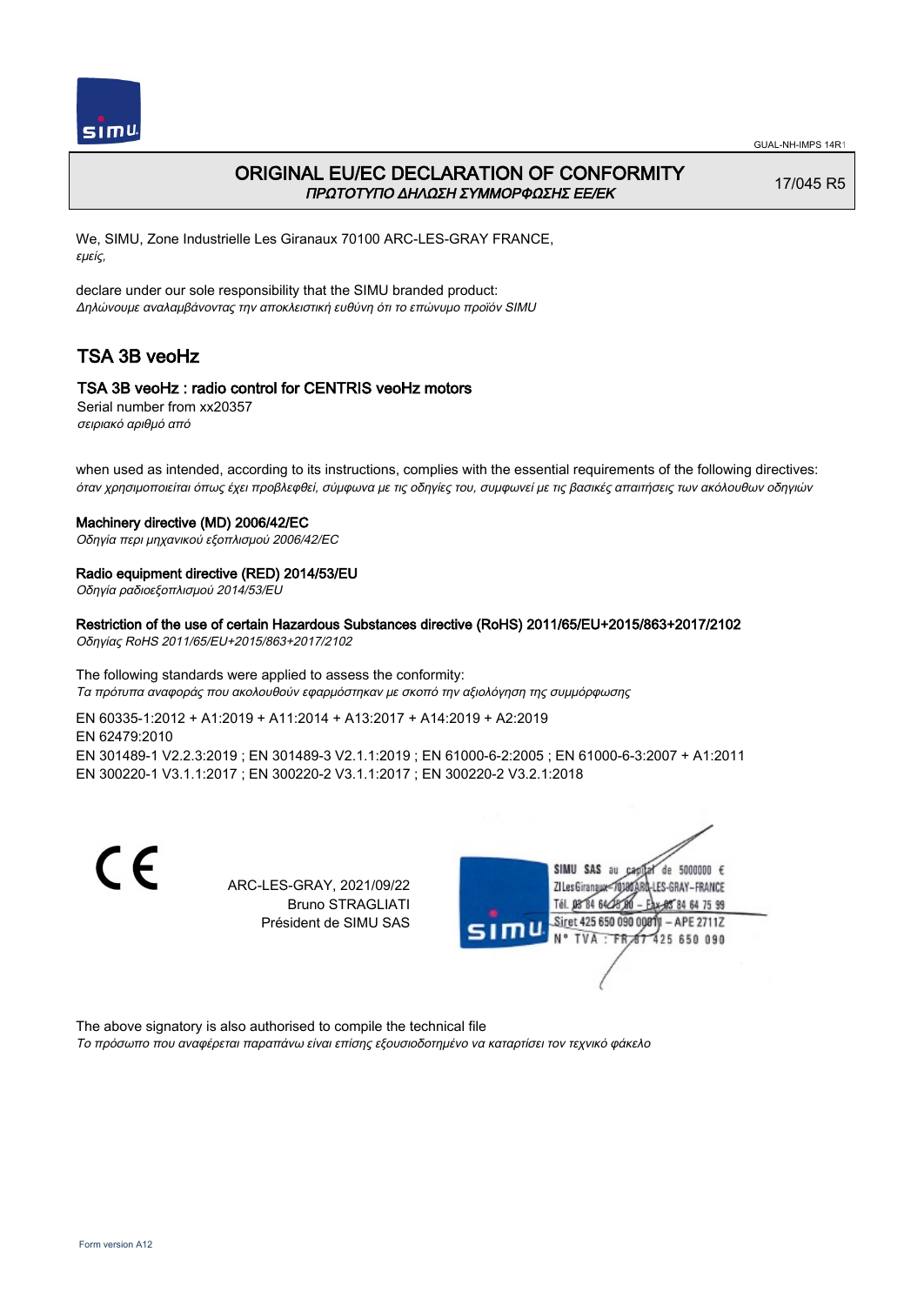

## ORIGINAL EU/EC DECLARATION OF CONFORMITY ORGINALNA EU/EC DEKLARACIJA O USKLAĐENOSTI

17/045 R5

We, SIMU, Zone Industrielle Les Giranaux 70100 ARC-LES-GRAY FRANCE, Mi,

declare under our sole responsibility that the SIMU branded product: izjavljujemo pod punom odgovornošču da je proizvod marke SIMU

# TSA 3B veoHz

## TSA 3B veoHz : radio control for CENTRIS veoHz motors

Serial number from xx20357 Serijski broj iz

when used as intended, according to its instructions, complies with the essential requirements of the following directives: ako se upotrebljava prema namjeni, prema važećim uputama, usklađen sa prijeko potrebnim zahtijevima slijedećih direktiva

#### Machinery directive (MD) 2006/42/EC

Direktiva o strojevima 2006/42/EC

## Radio equipment directive (RED) 2014/53/EU

Direktiva za radijsku opremu 2014/53/EU

## Restriction of the use of certain Hazardous Substances directive (RoHS) 2011/65/EU+2015/863+2017/2102

Direktiva RoHS 2011/65/EU+2015/863+2017/2102

The following standards were applied to assess the conformity: Slijedeće reference standarda se primjenjuju da se odredi usklađenost

EN 60335‑1:2012 + A1:2019 + A11:2014 + A13:2017 + A14:2019 + A2:2019 EN 62479:2010 EN 301489‑1 V2.2.3:2019 ; EN 301489‑3 V2.1.1:2019 ; EN 61000‑6‑2:2005 ; EN 61000‑6‑3:2007 + A1:2011 EN 300220‑1 V3.1.1:2017 ; EN 300220‑2 V3.1.1:2017 ; EN 300220‑2 V3.2.1:2018

> ARC-LES-GRAY, 2021/09/22 Bruno STRAGLIATI Président de SIMU SAS



The above signatory is also authorised to compile the technical file Gore navedeni potpisnik također je ovlašten za sastavljanje tehničkog dokumenta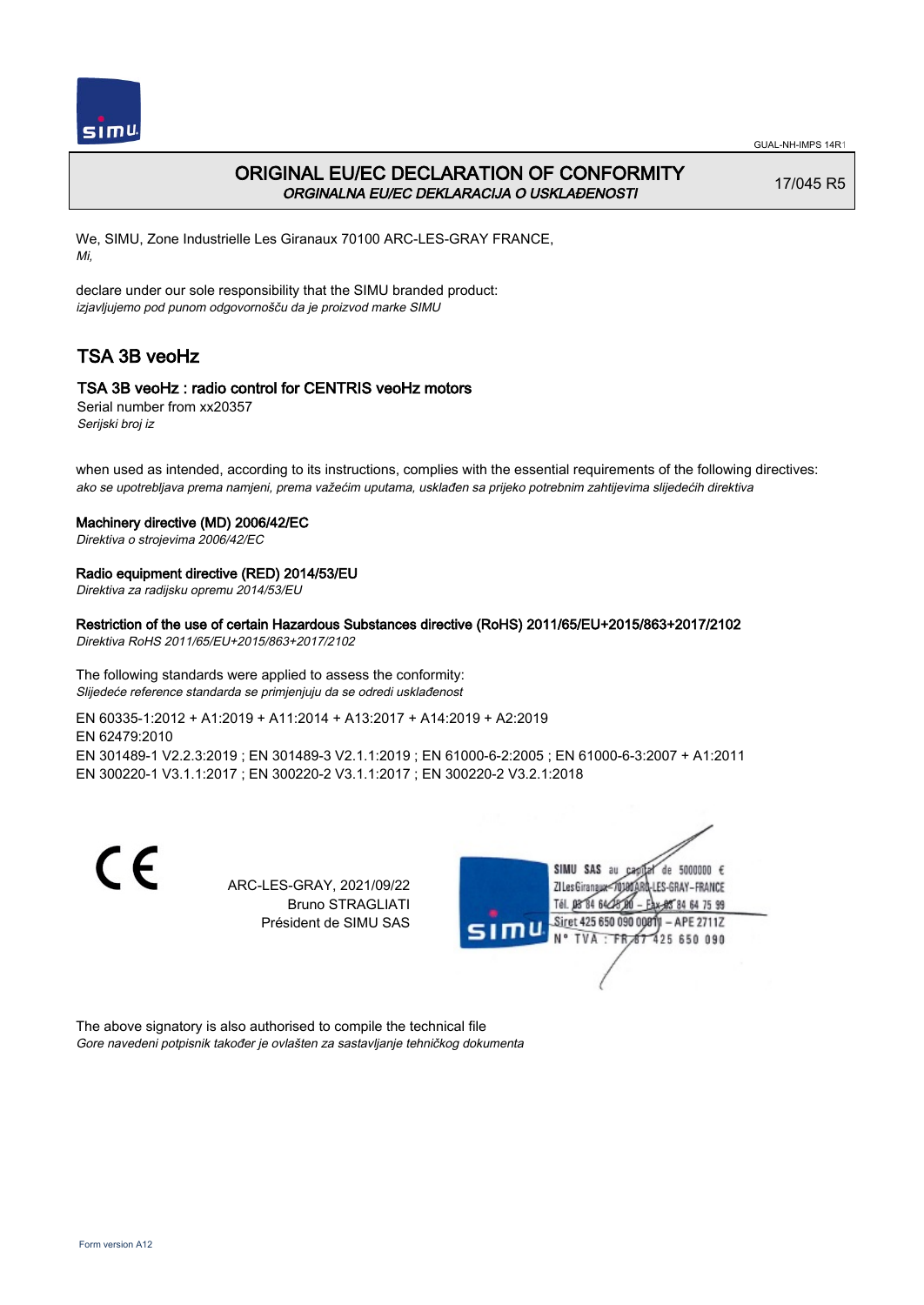

## ORIGINAL EU/EC DECLARATION OF CONFORMITY Eredeti EU/CE Megfelelőségi Nyilatkozat

17/045 R5

We, SIMU, Zone Industrielle Les Giranaux 70100 ARC-LES-GRAY FRANCE, Alulírott,

declare under our sole responsibility that the SIMU branded product: felelősségünk teljes tudatában kijelentjük, hogy a szóban forgó SIMU termék

# TSA 3B veoHz

## TSA 3B veoHz : radio control for CENTRIS veoHz motors

Serial number from xx20357 Sorozatszámtól

when used as intended, according to its instructions, complies with the essential requirements of the following directives: megfelel, az alábbi irányelvekben megfogalmazott alapvető követelményeknek

#### Machinery directive (MD) 2006/42/EC

Gépekre vonatkozó irányelv 2006/42/EC

## Radio equipment directive (RED) 2014/53/EU

A rádióberendezésekről szóló irányelv 2014/53/EU

## Restriction of the use of certain Hazardous Substances directive (RoHS) 2011/65/EU+2015/863+2017/2102

RoHS irányelv 2011/65/EU+2015/863+2017/2102

The following standards were applied to assess the conformity: A megfelelőség biztosításának érdekében az alábbi szabványok kerültek alkalmazásra

EN 60335‑1:2012 + A1:2019 + A11:2014 + A13:2017 + A14:2019 + A2:2019 EN 62479:2010 EN 301489‑1 V2.2.3:2019 ; EN 301489‑3 V2.1.1:2019 ; EN 61000‑6‑2:2005 ; EN 61000‑6‑3:2007 + A1:2011 EN 300220‑1 V3.1.1:2017 ; EN 300220‑2 V3.1.1:2017 ; EN 300220‑2 V3.2.1:2018

> ARC-LES-GRAY, 2021/09/22 Bruno STRAGLIATI Président de SIMU SAS



The above signatory is also authorised to compile the technical file A fent említett aláíró is jogosult a műszaki dokumentáció összeállítására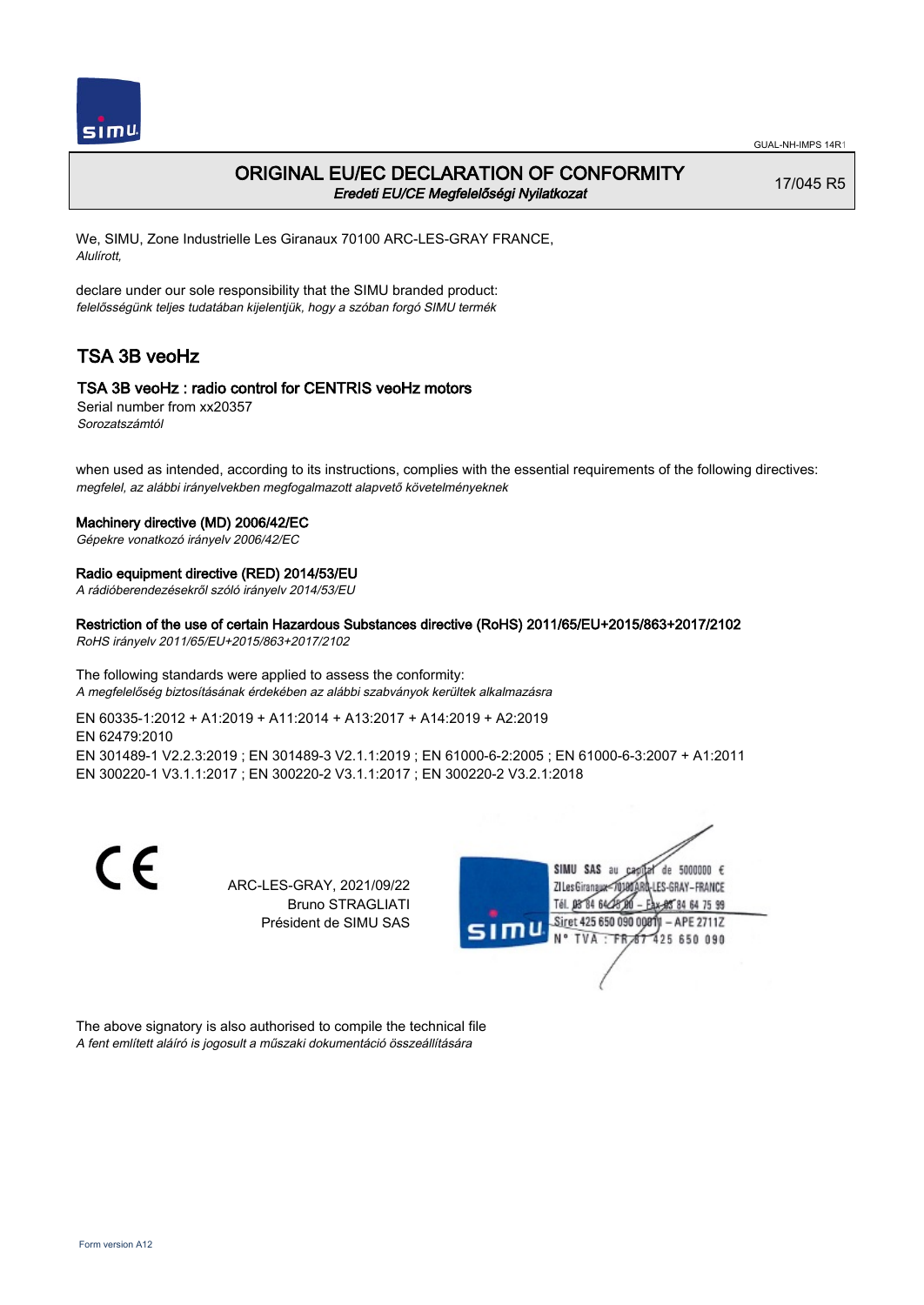

## ORIGINAL EU/EC DECLARATION OF CONFORMITY ORIGINALI ES/EB ATITIKTIES DEKLARACIJA

17/045 R5

We, SIMU, Zone Industrielle Les Giranaux 70100 ARC-LES-GRAY FRANCE, Mes,

declare under our sole responsibility that the SIMU branded product: atsakingai deklaruojame, kad SIMU kompanijos produktas

# TSA 3B veoHz

## TSA 3B veoHz : radio control for CENTRIS veoHz motors

Serial number from xx20357 Serijos numeris nuo

when used as intended, according to its instructions, complies with the essential requirements of the following directives: naudojamas pagal paskirtį, pagal gamintojo instrukcijas, atitinka esminius šių Direktyvų reikalavimus

## Machinery directive (MD) 2006/42/EC

Mašinų direktyva 2006/42/EC

## Radio equipment directive (RED) 2014/53/EU

Radijo ryšio įrenginių direktyva 2014/53/EU

## Restriction of the use of certain Hazardous Substances directive (RoHS) 2011/65/EU+2015/863+2017/2102

PMNA (RoHS) direktyva 2011/65/EU+2015/863+2017/2102

The following standards were applied to assess the conformity: Įverinti deklaruojamą atitiktį buvo taikomi toliau nurodyti standartai

EN 60335‑1:2012 + A1:2019 + A11:2014 + A13:2017 + A14:2019 + A2:2019 EN 62479:2010 EN 301489‑1 V2.2.3:2019 ; EN 301489‑3 V2.1.1:2019 ; EN 61000‑6‑2:2005 ; EN 61000‑6‑3:2007 + A1:2011 EN 300220‑1 V3.1.1:2017 ; EN 300220‑2 V3.1.1:2017 ; EN 300220‑2 V3.2.1:2018

> ARC-LES-GRAY, 2021/09/22 Bruno STRAGLIATI Président de SIMU SAS



The above signatory is also authorised to compile the technical file Asmuo, pasirašęs šią deklaraciją, taip pat turi įgaliojimą sudaryti techninę bylą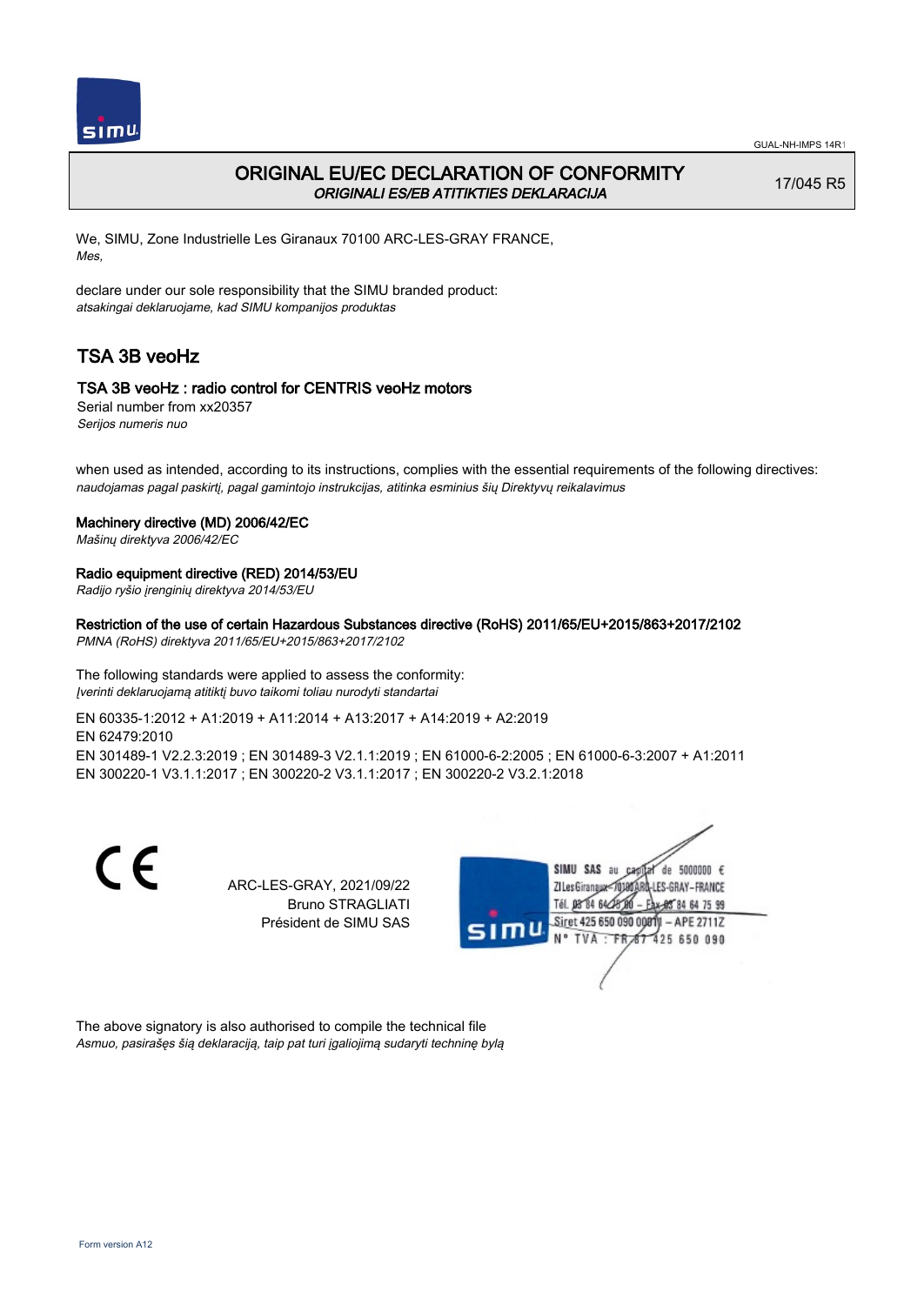

## ORIGINAL EU/EC DECLARATION OF CONFORMITY ES/EK ATBILSTĪBAS DEKLARĀCIJA

17/045 R5

We, SIMU, Zone Industrielle Les Giranaux 70100 ARC-LES-GRAY FRANCE, Mēs,

declare under our sole responsibility that the SIMU branded product: ar pilnu atbildību, apliecinām, ka SIMU zīmola produkti,

# TSA 3B veoHz

## TSA 3B veoHz : radio control for CENTRIS veoHz motors

Serial number from xx20357 sērijas numurs no

when used as intended, according to its instructions, complies with the essential requirements of the following directives: ja tie tiek lietoti saskaņā ar norādījumiem, atbilst šo direktīvu pamatprasībām

#### Machinery directive (MD) 2006/42/EC

Mašīnu Direktīva 2006/42/EC

## Radio equipment directive (RED) 2014/53/EU

Direktīva par radioiekārtu pieejamību tirgū 2014/53/EU

#### Restriction of the use of certain Hazardous Substances directive (RoHS) 2011/65/EU+2015/863+2017/2102

RoHs Direktīva par dažādu bīstamu vielu izmantošanas ierobežošanu elektriskās un elektroniskās iekārtās 2011/65/EU+2015/863+2017/2102

The following standards were applied to assess the conformity: Atbilstības deklarācijas novērtēšanai tiek pielietoti sekojoši standarti

EN 60335‑1:2012 + A1:2019 + A11:2014 + A13:2017 + A14:2019 + A2:2019 EN 62479:2010 EN 301489‑1 V2.2.3:2019 ; EN 301489‑3 V2.1.1:2019 ; EN 61000‑6‑2:2005 ; EN 61000‑6‑3:2007 + A1:2011 EN 300220‑1 V3.1.1:2017 ; EN 300220‑2 V3.1.1:2017 ; EN 300220‑2 V3.2.1:2018

CE

ARC-LES-GRAY, 2021/09/22 Bruno STRAGLIATI Président de SIMU SAS



The above signatory is also authorised to compile the technical file Iepriekš minētā persona ir pilnvarota sastādīt tehnisko dokumentāciju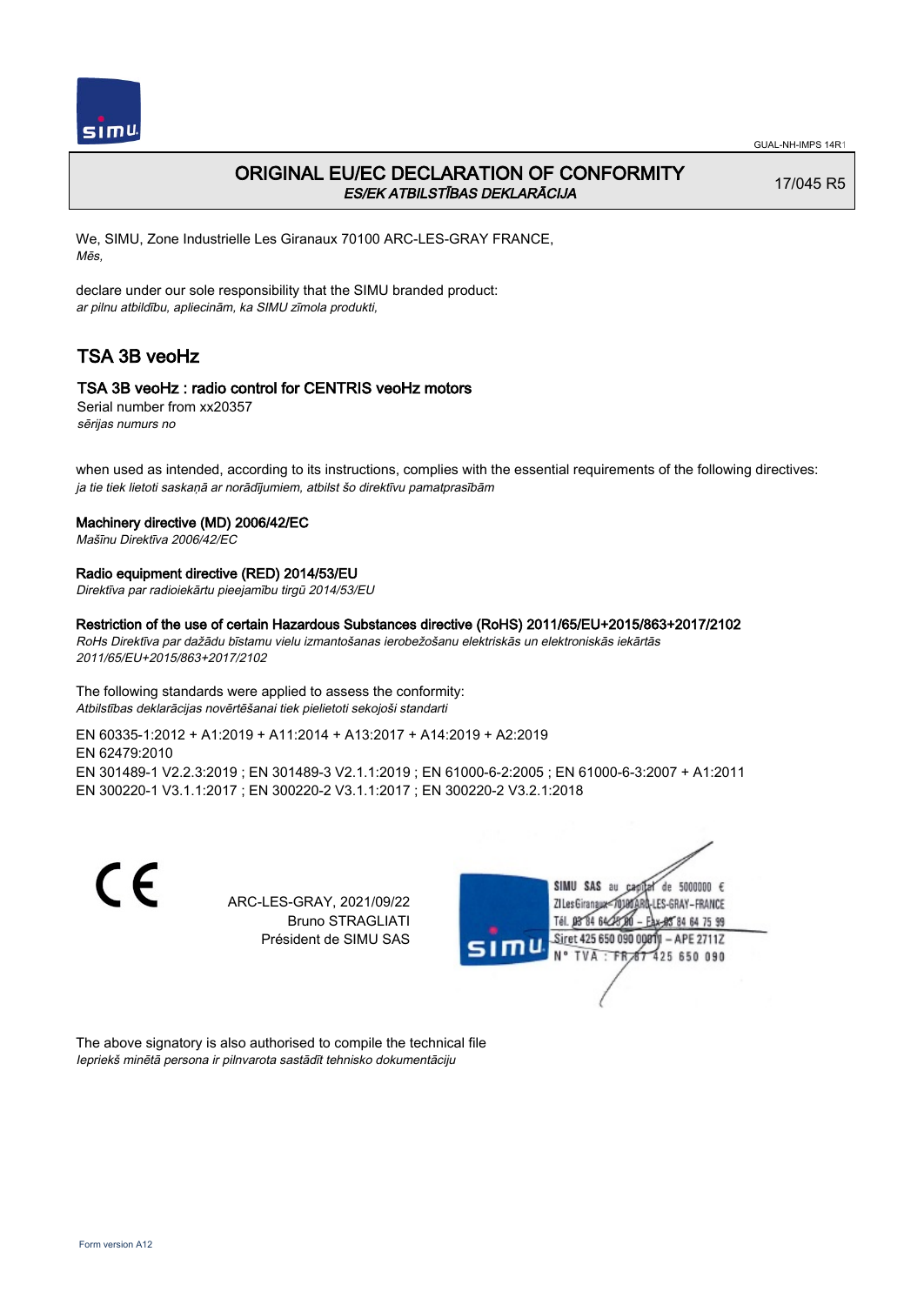

# ORIGINAL EU/EC DECLARATION OF CONFORMITY OORSPRONKELIJKE EU/EG-CONFORMITEITSVERKLARING

17/045 R5

We, SIMU, Zone Industrielle Les Giranaux 70100 ARC-LES-GRAY FRANCE, Wij,

declare under our sole responsibility that the SIMU branded product: verklaren op eigen verantwoordelijkheid dat het produkt van het SIMU

# TSA 3B veoHz

## TSA 3B veoHz : radio control for CENTRIS veoHz motors

Serial number from xx20357 Serienummer van

when used as intended, according to its instructions, complies with the essential requirements of the following directives: wanneer gebruikt voor de juiste toepassing voldoet aan de essentiële eisen van de volgende richtlijnen

## Machinery directive (MD) 2006/42/EC

Machinerichtlijn 2006/42/EC

## Radio equipment directive (RED) 2014/53/EU

Richtlijn radioapparatuur 2014/53/EU

## Restriction of the use of certain Hazardous Substances directive (RoHS) 2011/65/EU+2015/863+2017/2102

RoHS Richtlijn 2011/65/EU+2015/863+2017/2102

The following standards were applied to assess the conformity: De volgende referentiestandaarden worden toegepast om de overeenstemming te evalueren

EN 60335‑1:2012 + A1:2019 + A11:2014 + A13:2017 + A14:2019 + A2:2019 EN 62479:2010 EN 301489‑1 V2.2.3:2019 ; EN 301489‑3 V2.1.1:2019 ; EN 61000‑6‑2:2005 ; EN 61000‑6‑3:2007 + A1:2011 EN 300220‑1 V3.1.1:2017 ; EN 300220‑2 V3.1.1:2017 ; EN 300220‑2 V3.2.1:2018

> ARC-LES-GRAY, 2021/09/22 Bruno STRAGLIATI Président de SIMU SAS



The above signatory is also authorised to compile the technical file De bovengenoemde persoon is ook bevoegd om het technisch dossier samen te stellen

C E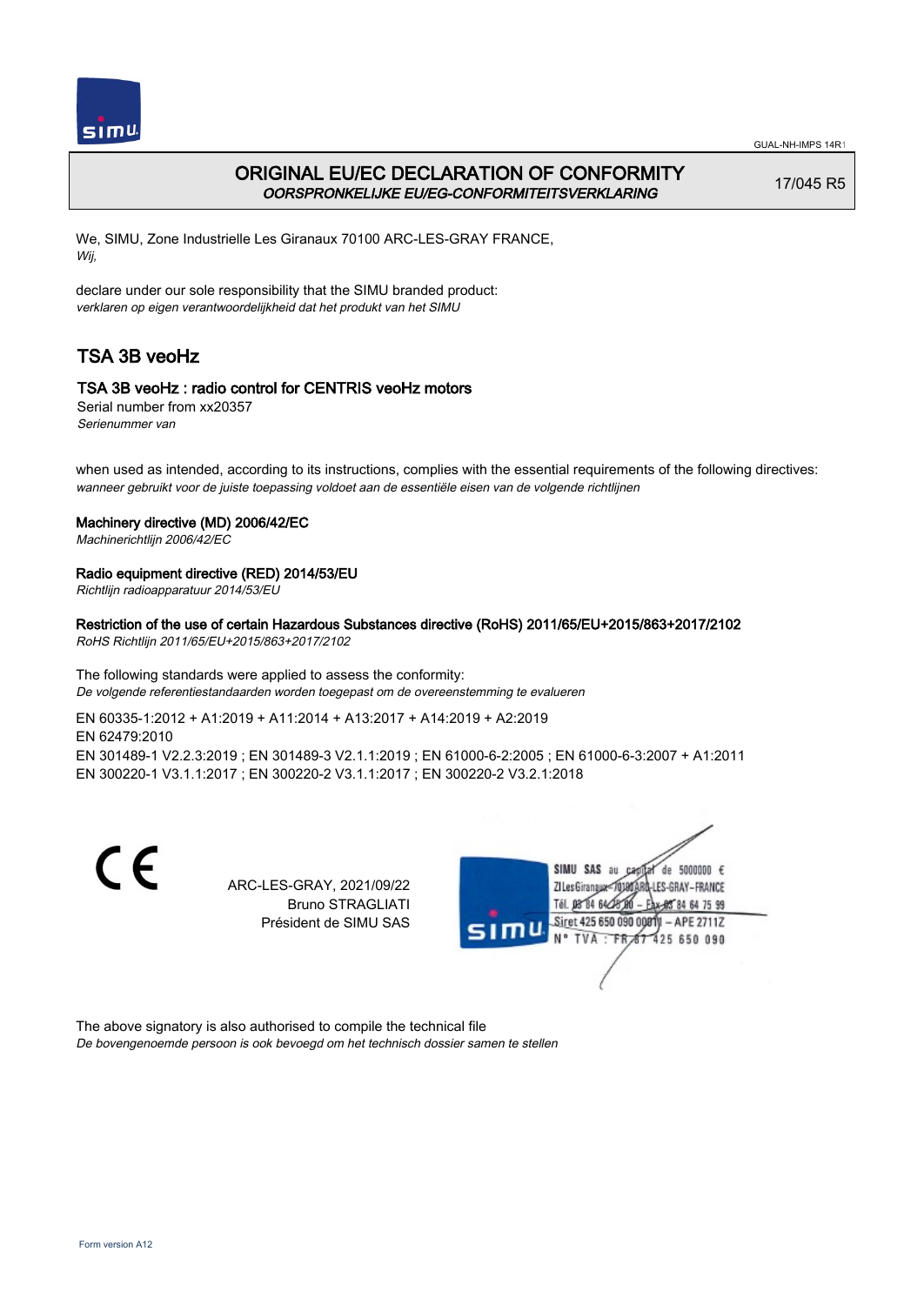

## ORIGINAL EU/EC DECLARATION OF CONFORMITY ORIGINAL EU / CE - ERKLÆRING

17/045 R5

We, SIMU, Zone Industrielle Les Giranaux 70100 ARC-LES-GRAY FRANCE, Vi,

declare under our sole responsibility that the SIMU branded product: erklærer under vårt eneansvar at SIMU merket produkt

# TSA 3B veoHz

## TSA 3B veoHz : radio control for CENTRIS veoHz motors

Serial number from xx20357 Serienummer fra

when used as intended, according to its instructions, complies with the essential requirements of the following directives: når de brukes som forutsatt, i henhold til sin instruks, i samsvar med de grunnlegende kravene i følgende direktiver

## Machinery directive (MD) 2006/42/EC

Maskindirektivet 2006/42/EC

## Radio equipment directive (RED) 2014/53/EU

Radioutstyr direktivet 2014/53/EU

## Restriction of the use of certain Hazardous Substances directive (RoHS) 2011/65/EU+2015/863+2017/2102

RoHS-direktivet 2011/65/EU+2015/863+2017/2102

The following standards were applied to assess the conformity: Følgende referansestandarder ble brukt for å vurdere samsvar

EN 60335‑1:2012 + A1:2019 + A11:2014 + A13:2017 + A14:2019 + A2:2019 EN 62479:2010 EN 301489‑1 V2.2.3:2019 ; EN 301489‑3 V2.1.1:2019 ; EN 61000‑6‑2:2005 ; EN 61000‑6‑3:2007 + A1:2011 EN 300220‑1 V3.1.1:2017 ; EN 300220‑2 V3.1.1:2017 ; EN 300220‑2 V3.2.1:2018

> ARC-LES-GRAY, 2021/09/22 Bruno STRAGLIATI Président de SIMU SAS



The above signatory is also authorised to compile the technical file Ovennevnte underskrevet fullmakt til å utarbeide den tekniske dokumentasjonen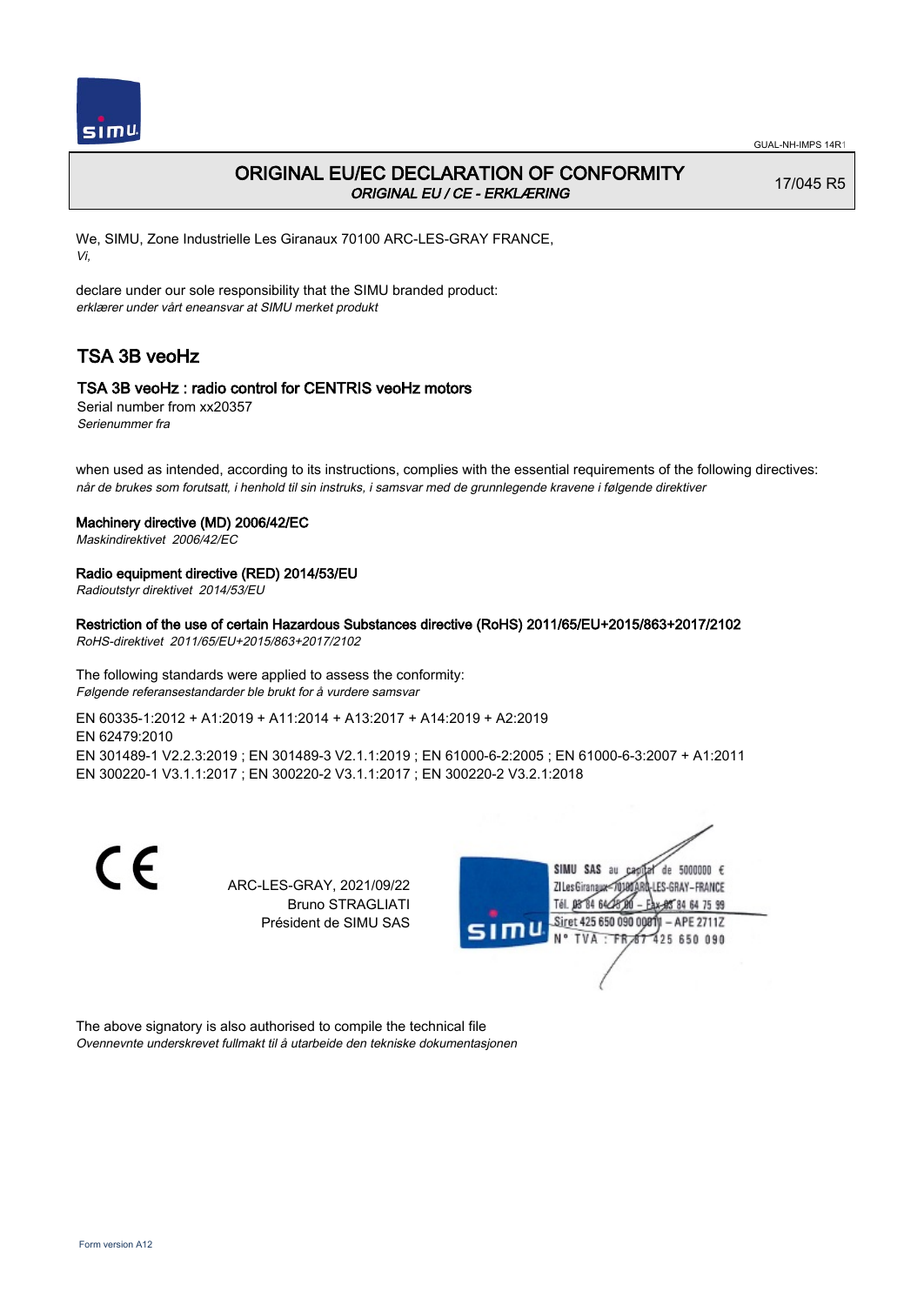

## ORIGINAL EU/EC DECLARATION OF CONFORMITY ORYGINALNA DEKLARACJA ZGODNOŚCI UE/WE

17/045 R5

We, SIMU, Zone Industrielle Les Giranaux 70100 ARC-LES-GRAY FRANCE, My,

declare under our sole responsibility that the SIMU branded product: deklarujemy z pełną odpowiedzialnością, że produkt oznaczony marką SIMU

# TSA 3B veoHz

## TSA 3B veoHz : radio control for CENTRIS veoHz motors

Serial number from xx20357 z numerem seryjnym od

when used as intended, according to its instructions, complies with the essential requirements of the following directives: gdy jest używany zgodnie z przeznaczeniem i instrukcjami, spełnia podstawowe wymagania następujących Dyrektyw

#### Machinery directive (MD) 2006/42/EC

Dyrektywa maszynowa 2006/42/EC

## Radio equipment directive (RED) 2014/53/EU

Dyrektywa o urządzeniach radiowych 2014/53/EU

## Restriction of the use of certain Hazardous Substances directive (RoHS) 2011/65/EU+2015/863+2017/2102

Dyrektywa RoHS 2011/65/EU+2015/863+2017/2102

The following standards were applied to assess the conformity: Do oceny zgodności zostały zastosowane następujące normy

EN 60335‑1:2012 + A1:2019 + A11:2014 + A13:2017 + A14:2019 + A2:2019 EN 62479:2010 EN 301489‑1 V2.2.3:2019 ; EN 301489‑3 V2.1.1:2019 ; EN 61000‑6‑2:2005 ; EN 61000‑6‑3:2007 + A1:2011 EN 300220‑1 V3.1.1:2017 ; EN 300220‑2 V3.1.1:2017 ; EN 300220‑2 V3.2.1:2018

> ARC-LES-GRAY, 2021/09/22 Bruno STRAGLIATI Président de SIMU SAS



The above signatory is also authorised to compile the technical file Osoba wskazana powyżej jest również upoważniony do przygotowania dokumentacji technicznej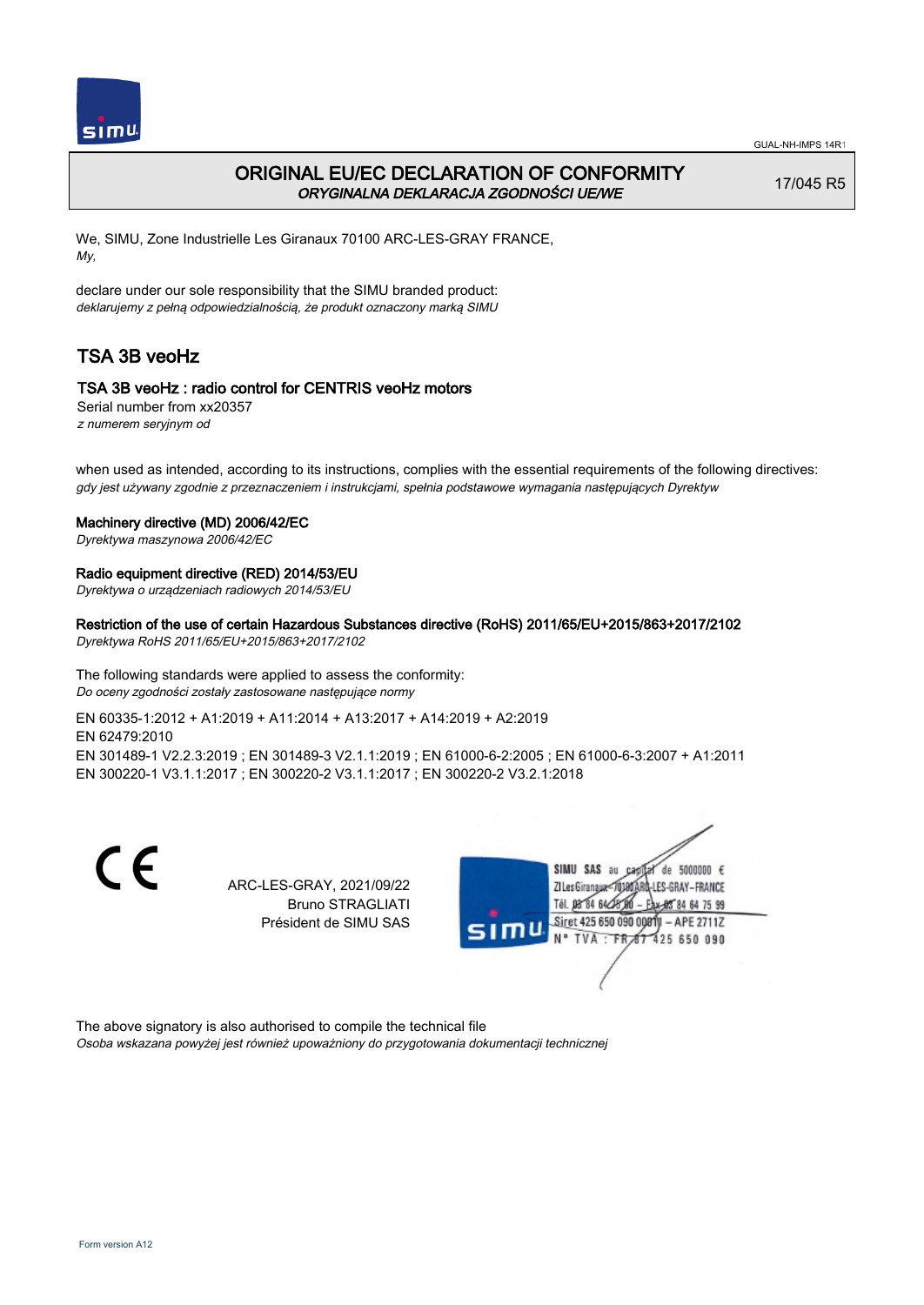

## ORIGINAL EU/EC DECLARATION OF CONFORMITY DECLARAÇÃO UE/CE DE CONFORMIDADE ORIGINAL

17/045 R5

We, SIMU, Zone Industrielle Les Giranaux 70100 ARC-LES-GRAY FRANCE, Nós,

declare under our sole responsibility that the SIMU branded product: declaramos sob nossa única responsabilidade que o dispositivo marca SIMU

# TSA 3B veoHz

## TSA 3B veoHz : radio control for CENTRIS veoHz motors

Serial number from xx20357 Número de série desde

when used as intended, according to its instructions, complies with the essential requirements of the following directives: Quando utilizado de acordo com sua a aplicação, segundo as suas instruções, cumpre os requisitos essenciais das seguintes diretivas

## Machinery directive (MD) 2006/42/EC

Diretiva Máquinas 2006/42/EC

## Radio equipment directive (RED) 2014/53/EU

Diretiva equipamentos de rádio 2014/53/EU

## Restriction of the use of certain Hazardous Substances directive (RoHS) 2011/65/EU+2015/863+2017/2102

Diretiva RoHS 2011/65/EU+2015/863+2017/2102

The following standards were applied to assess the conformity: As normas de referência apresentadas em seguida foram aplicadas para avaliar a conformidade

EN 60335‑1:2012 + A1:2019 + A11:2014 + A13:2017 + A14:2019 + A2:2019 EN 62479:2010 EN 301489‑1 V2.2.3:2019 ; EN 301489‑3 V2.1.1:2019 ; EN 61000‑6‑2:2005 ; EN 61000‑6‑3:2007 + A1:2011 EN 300220‑1 V3.1.1:2017 ; EN 300220‑2 V3.1.1:2017 ; EN 300220‑2 V3.2.1:2018

> ARC-LES-GRAY, 2021/09/22 Bruno STRAGLIATI Président de SIMU SAS



The above signatory is also authorised to compile the technical file A pessoa nomeada acima também está autorizada a compilar o processo técnico

C E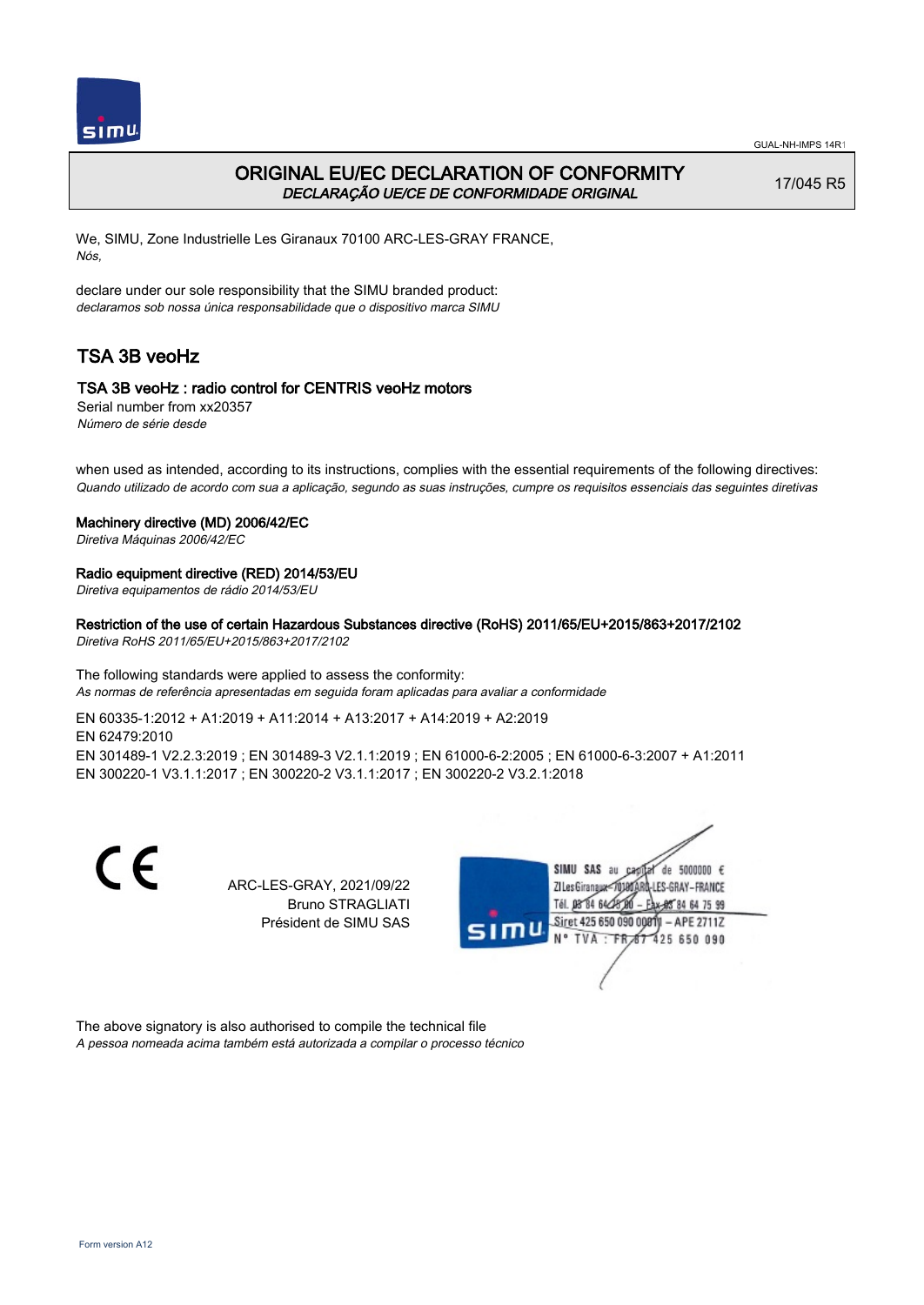

## ORIGINAL EU/EC DECLARATION OF CONFORMITY ORIGINAL EU/EC DECLARAIE DE CONFORMITATE

17/045 R5

We, SIMU, Zone Industrielle Les Giranaux 70100 ARC-LES-GRAY FRANCE, Noi,

declare under our sole responsibility that the SIMU branded product: declarăm pe propria răspundere că produsele marca SIMU

# TSA 3B veoHz

## TSA 3B veoHz : radio control for CENTRIS veoHz motors

Serial number from xx20357 Numărul de serie din

when used as intended, according to its instructions, complies with the essential requirements of the following directives: utilizate conform destinaiei lor, aa cum este descris în manualul de utilizare, sunt în conformitate cu cerinele eseniale ale următoarelor directive

#### Machinery directive (MD) 2006/42/EC

Directiva privind echipamentele tehnice 2006/42/EC

## Radio equipment directive (RED) 2014/53/EU

Directiva privind echipamentele radio 2014/53/EU

## Restriction of the use of certain Hazardous Substances directive (RoHS) 2011/65/EU+2015/863+2017/2102

Directiva RoHS 2011/65/EU+2015/863+2017/2102

#### The following standards were applied to assess the conformity: Următoarele standarde de referină au fost aplicate pentru respectarea conformităii

EN 60335‑1:2012 + A1:2019 + A11:2014 + A13:2017 + A14:2019 + A2:2019 EN 62479:2010 EN 301489‑1 V2.2.3:2019 ; EN 301489‑3 V2.1.1:2019 ; EN 61000‑6‑2:2005 ; EN 61000‑6‑3:2007 + A1:2011 EN 300220‑1 V3.1.1:2017 ; EN 300220‑2 V3.1.1:2017 ; EN 300220‑2 V3.2.1:2018

CE

ARC-LES-GRAY, 2021/09/22 Bruno STRAGLIATI Président de SIMU SAS



The above signatory is also authorised to compile the technical file Semnatarul de mai sus este, de asemenea, autorizat să întocmească dosarul tehnic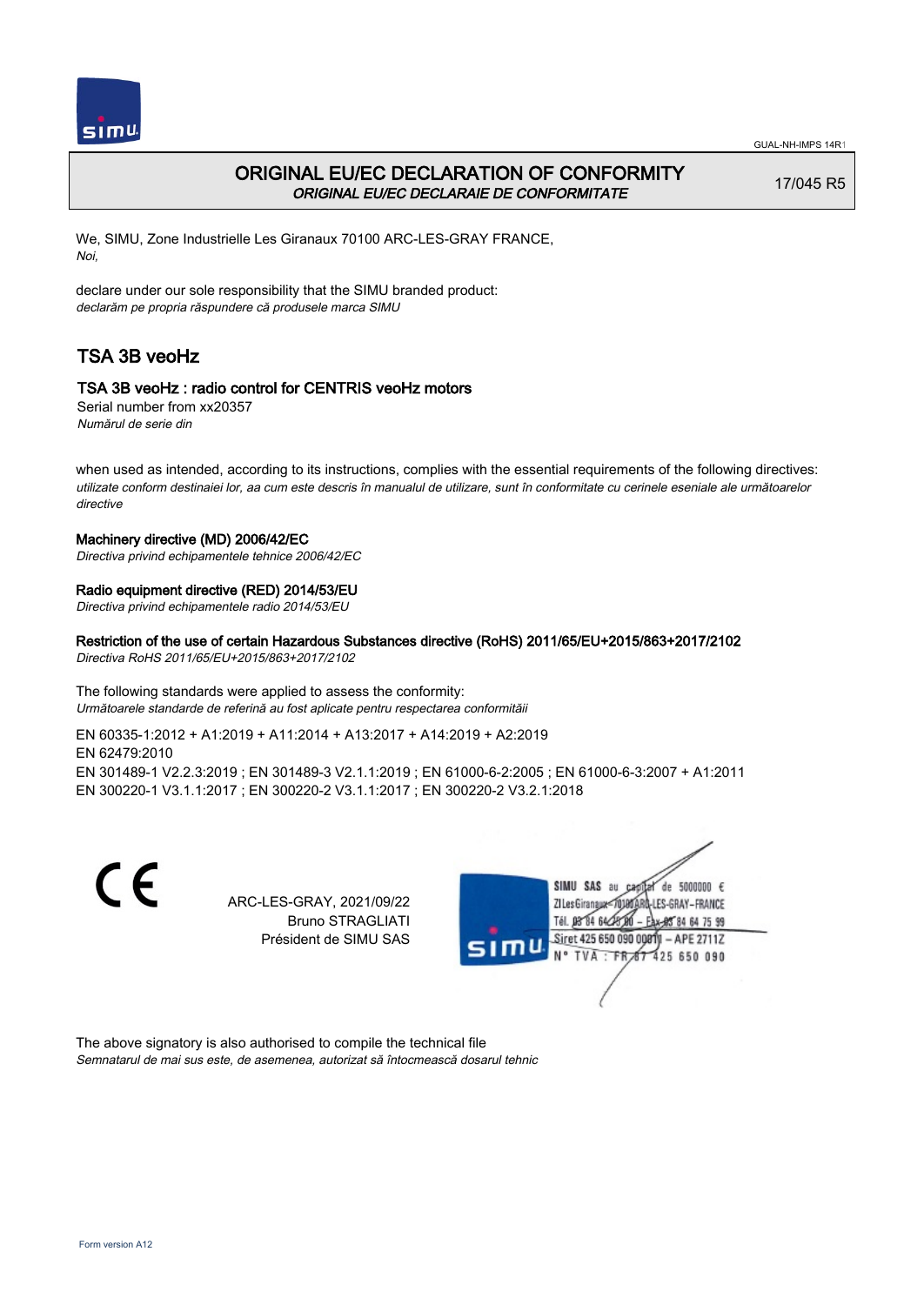

# ORIGINAL EU/EC DECLARATION OF CONFORMITY ORIGINAL EU/EG-FÖRSÄKRAN OM ÖVERENSSTÄMMELSE

17/045 R5

We, SIMU, Zone Industrielle Les Giranaux 70100 ARC-LES-GRAY FRANCE, Vi,

declare under our sole responsibility that the SIMU branded product: försäkrar på eget ansvar att produkten av varumärket SIMU

# TSA 3B veoHz

## TSA 3B veoHz : radio control for CENTRIS veoHz motors

Serial number from xx20357 Serienumret från

when used as intended, according to its instructions, complies with the essential requirements of the following directives: uppfyller de grundläggande kraven i följande direktiv när den används på det sätt som avses, i enlighet med bruksanvisningen

## Machinery directive (MD) 2006/42/EC

Maskindirektivet 2006/42/EC

## Radio equipment directive (RED) 2014/53/EU

Direktivet om radioutrustning 2014/53/EU

## Restriction of the use of certain Hazardous Substances directive (RoHS) 2011/65/EU+2015/863+2017/2102

RoHS-direktivet 2011/65/EU+2015/863+2017/2102

The following standards were applied to assess the conformity: Följande referensnormer har tillämpats för att göra en bedömning av överensstämmelsen

EN 60335‑1:2012 + A1:2019 + A11:2014 + A13:2017 + A14:2019 + A2:2019 EN 62479:2010 EN 301489‑1 V2.2.3:2019 ; EN 301489‑3 V2.1.1:2019 ; EN 61000‑6‑2:2005 ; EN 61000‑6‑3:2007 + A1:2011 EN 300220‑1 V3.1.1:2017 ; EN 300220‑2 V3.1.1:2017 ; EN 300220‑2 V3.2.1:2018

> ARC-LES-GRAY, 2021/09/22 Bruno STRAGLIATI Président de SIMU SAS



The above signatory is also authorised to compile the technical file Den person som anges ovan är också behörig att ställa samman den tekniska dokumentationen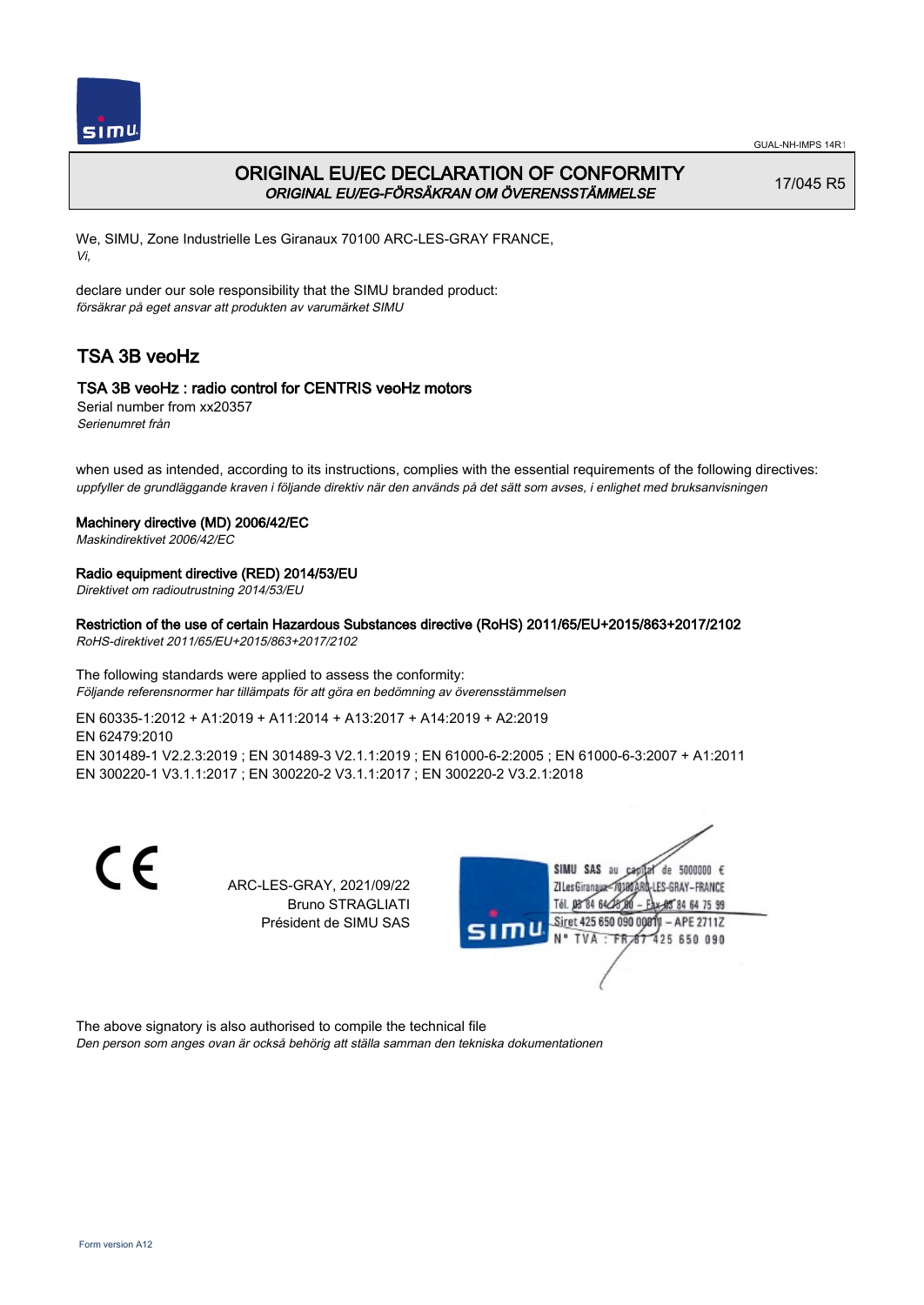

## ORIGINAL EU/EC DECLARATION OF CONFORMITY ORIGINÁLNE VYHLÁSENIE EU/ES O ZHODE

17/045 R5

We, SIMU, Zone Industrielle Les Giranaux 70100 ARC-LES-GRAY FRANCE, My,

declare under our sole responsibility that the SIMU branded product: vyhlasujeme na svoju výlučnú zodpovednosť, že výrobok značky SIMU

# TSA 3B veoHz

## TSA 3B veoHz : radio control for CENTRIS veoHz motors

Serial number from xx20357 Seriové číslo od

when used as intended, according to its instructions, complies with the essential requirements of the following directives: ak je používaný v súlade s účelom použitia a s návodom, spĺňa základné požiadavky týchto smerníc

#### Machinery directive (MD) 2006/42/EC

Smernica o strojových zariadeniach 2006/42/EC

#### Radio equipment directive (RED) 2014/53/EU

Smernica o sprístupňovaniu rádiových zariadení na trhu 2014/53/EU

#### Restriction of the use of certain Hazardous Substances directive (RoHS) 2011/65/EU+2015/863+2017/2102

Smernica o obmedzení používania určitých nebezpečných látok v elektrických a elektronických zariadeniach 2011/65/EU+2015/863+2017/2102

The following standards were applied to assess the conformity: Pre posúdenie zhody boli použité následujúce normy

#### EN 60335‑1:2012 + A1:2019 + A11:2014 + A13:2017 + A14:2019 + A2:2019 EN 62479:2010

EN 301489‑1 V2.2.3:2019 ; EN 301489‑3 V2.1.1:2019 ; EN 61000‑6‑2:2005 ; EN 61000‑6‑3:2007 + A1:2011 EN 300220‑1 V3.1.1:2017 ; EN 300220‑2 V3.1.1:2017 ; EN 300220‑2 V3.2.1:2018

CE

ARC-LES-GRAY, 2021/09/22 Bruno STRAGLIATI Président de SIMU SAS



The above signatory is also authorised to compile the technical file uvedená osoba je tiež osoba zodpovedná za vypracovanie technickej dokumentácie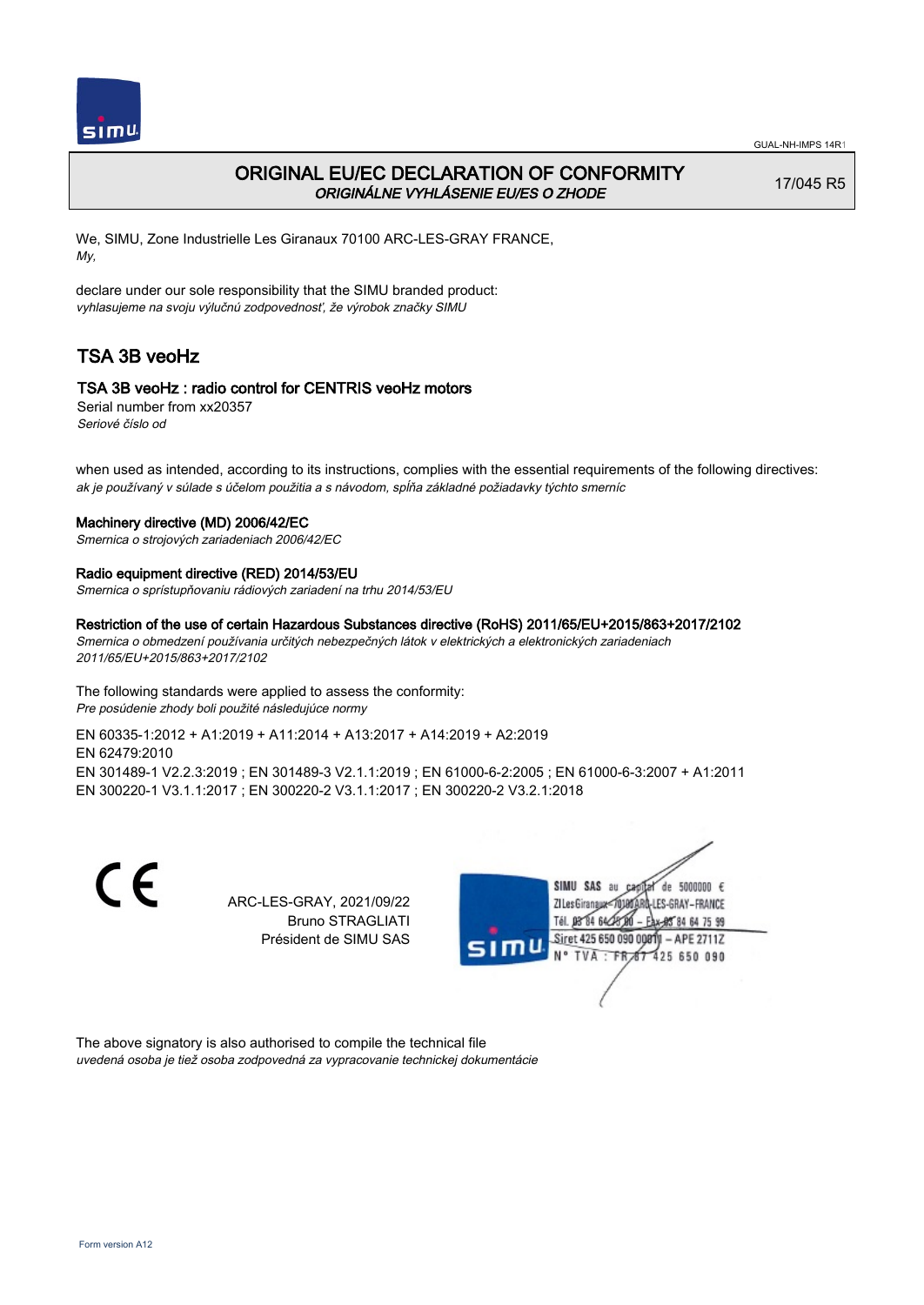

## ORIGINAL EU/EC DECLARATION OF CONFORMITY IZJAVA O SKLADNOSTI / IZJAVA O LASTNOSTIH

17/045 R5

We, SIMU, Zone Industrielle Les Giranaux 70100 ARC-LES-GRAY FRANCE, Mi,

declare under our sole responsibility that the SIMU branded product: S polno odgovornostjo izjavljamo, da izdelki blagovne znamke SIMU

# TSA 3B veoHz

## TSA 3B veoHz : radio control for CENTRIS veoHz motors

Serial number from xx20357 'Serijska številka

when used as intended, according to its instructions, complies with the essential requirements of the following directives: ko se uporabljajo v skladu z namembnostjo in navodili, ustrezajo bistvenim zahtevam naslednjih direktiv

## Machinery directive (MD) 2006/42/EC

Direktiva o strojih 2006/42/EC

## Radio equipment directive (RED) 2014/53/EU

Ditrektiva o Radijski opremi 2014/53/EU

## Restriction of the use of certain Hazardous Substances directive (RoHS) 2011/65/EU+2015/863+2017/2102

Direktiva RoHS 2011/65/EU+2015/863+2017/2102

The following standards were applied to assess the conformity: Za preverjanje skladnosti so bili uporabljeni naslednji standardi

EN 60335‑1:2012 + A1:2019 + A11:2014 + A13:2017 + A14:2019 + A2:2019 EN 62479:2010 EN 301489‑1 V2.2.3:2019 ; EN 301489‑3 V2.1.1:2019 ; EN 61000‑6‑2:2005 ; EN 61000‑6‑3:2007 + A1:2011 EN 300220‑1 V3.1.1:2017 ; EN 300220‑2 V3.1.1:2017 ; EN 300220‑2 V3.2.1:2018

> ARC-LES-GRAY, 2021/09/22 Bruno STRAGLIATI Président de SIMU SAS



The above signatory is also authorised to compile the technical file Podpisnik, naveden zgoraj, je pooblaščen tudi za pripravo tehnične dokumentacije